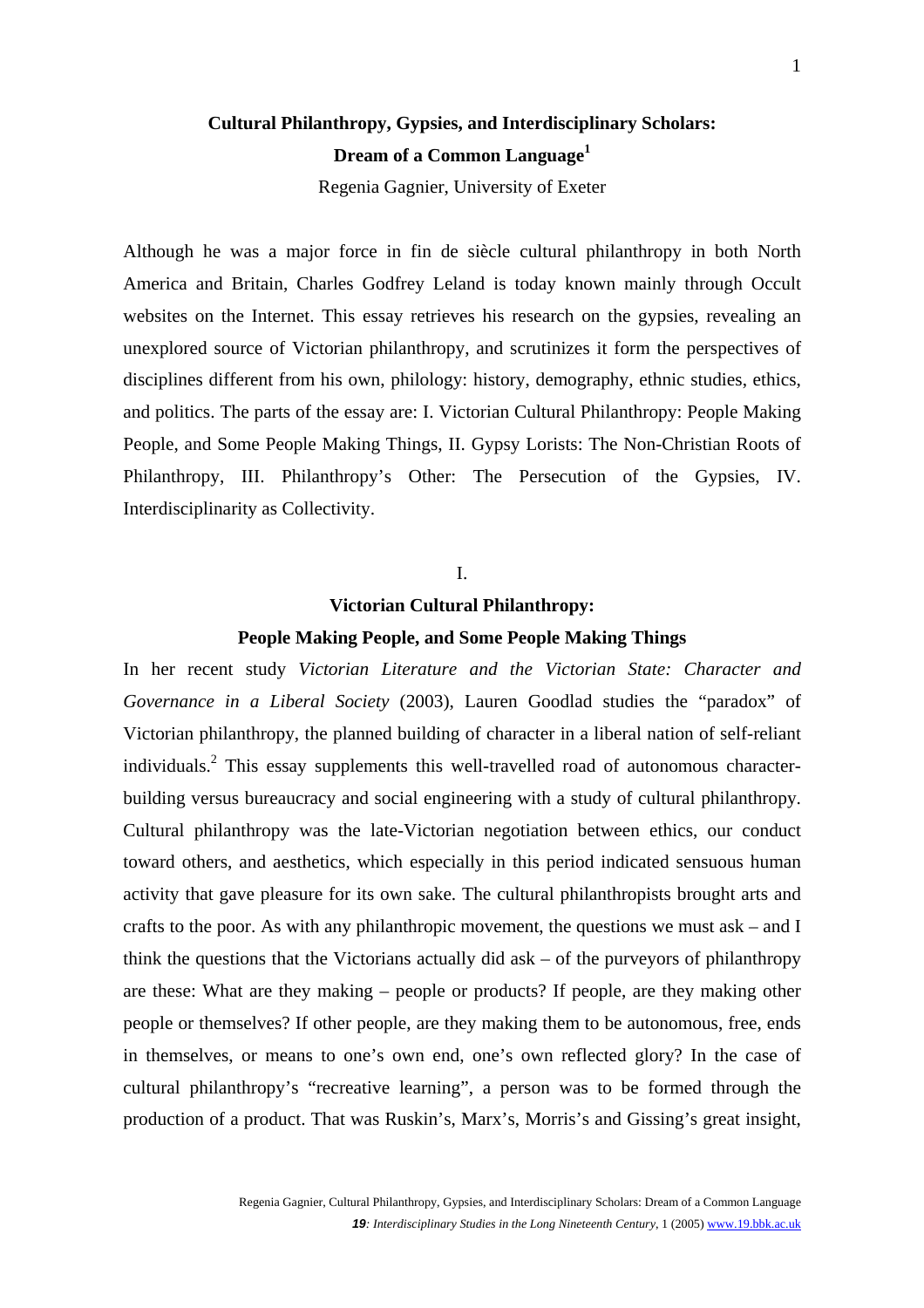the link between form, forming, and in some cases de-formation. This productive process was as true of the philanthropists themselves as it was of those under their pastorship.

In concluding one of her articles on the Home Arts and Industries Association (HAIA), Anne Anderson justifies the organization whose mission was to bring art to the poor as "a vocation for educated women whose lives would have otherwise been 'unproductive'."<sup>3</sup>Anderson's work on the HAIA, and Diana Maltz's on the Kyrle,<sup>[4](#page-23-2)</sup> allow us to rethink the term "productive." Arts and Crafts members would frequently use the word "unproductive" to describe the HAIA. William Morris's biographer J.W. Mackail wrote that associations like the HAIA "had been formed chiefly by the energy or caprice of individuals. Some of them were direct attempts at following the teaching of Ruskin. Others represented a mixture of charity and patronage, and their only effect was to multiply the production of amateur incompetency… on the whole they were of little value either as productive or as educational agencies."<sup>[5](#page-23-3)</sup> Mackail's terms suggest a socialist craftsman's indictment of individualistic voluntarism: caprice, individuals, amateur, incompetence, value, productive, agency. His notion of productivity is based on the production of objects of a certain quality made by organized/collective labour. In the counter-ideology of his time, voluntarism was linked with individualism. In philosophy voluntarism is the ability to act according to one's own will, self-dependently, not determined by external causality. If Goodlad's paradox was Victorian pastorship of autonomous individuals, the seeming paradox of cultural philanthropy was that its agents were voluntaristic or autonomous individuals while its recipients were part of their mission. Art education and appreciation were taught not only to civilise or subjugate the working classes but, more idealistically, to teach them to be free themselves, as the teachers were free – that is, within constraints. As Anderson says, Art allowed the upper classes to establish their own citizenship, by discharging their social obligations. She cites Arnold Toynbee's view that the middle and upper classes had sinned against the poor by "offering charity not justice" and that it was their duty "to devote our lives to your service"<sup>[6](#page-23-4)</sup>. The view was the basis of Ruskinian paternalism as critiqued by Wilde in "The Soul of Man under Socialism": "Charity creates a multitude of sins," and "The Poor should either steal or go on the rates, which is considered by many to be a form of stealing."<sup>[7](#page-23-5)</sup>

The most idealistic view was that the working classes were evolving. The working classes would grow more mobile, more rational, more able to acquire and conserve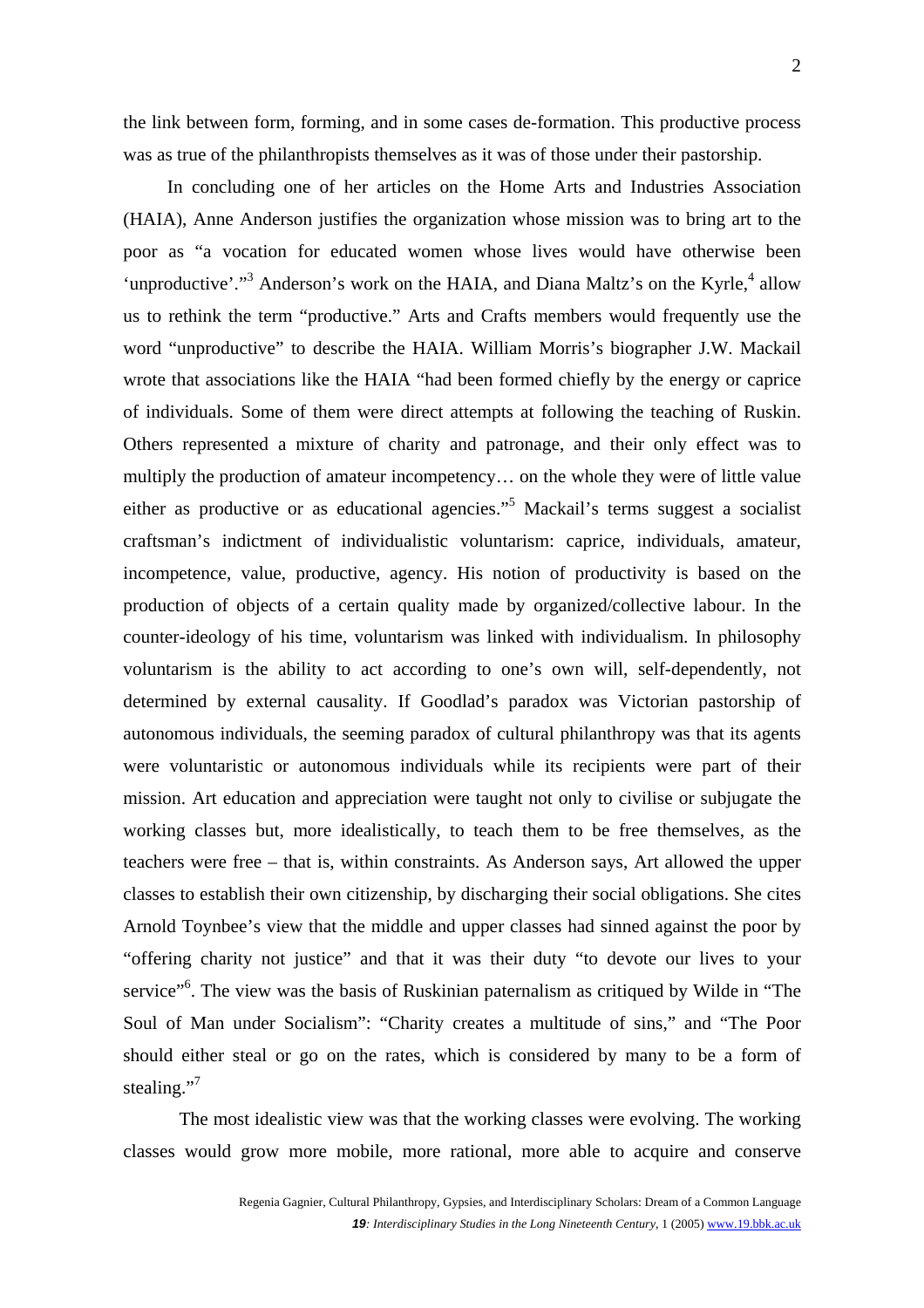property, even the beautiful property that was eeked out of the HAIA workshops. They would also feel the freedom that their economic conditions obscured. According to Walter Besant: "No life can be wholly unhappy which is cheered by the power of playing an instrument, dancing, painting, carving, modelling, singing… It is not necessary to do these things so well as to be able to live by them, but every man who practises one of these arts is during his work drawn out of himself and away from the bad conditions of his life."<sup>[8](#page-23-2)</sup> Later on, in his Bloomsbury book *Civilisation* (1928), Clive Bell would also claim that the working-class pupil who may never return to leisure or freedom in her life would nonetheless be sustained by the "glimpse of paradise" that reading at school could offer.<sup>[9](#page-23-6)</sup> (And see Henry James's *Princess Casamassima* (1886) for a thought-experiment on this premise.) Besant praised the "great voluntary movement of the present day: It is the noblest thing the world has ever seen".<sup>[10](#page-23-7)</sup>

The issue of cultural philanthropy is the relation of the self to the other with respect to possession of the good things of the world: it is by definition an ethical relation. So what were the ethics of the Kyrle and the HAIA? The Kyrle was fundamentally urban, with branches in the capital, Birmingham, Bristol, Leicester and Nottingham, and whose numbers were predominantly professional artists and architects. The HAIA was essentially rural and dominated by the landed elite. Both provided designs for the amateurs to execute; both were concerned with social regeneration, the HAIA particularly committed to stemming the depopulation of the countryside. The Kyrle was always solicitous for funds, blaming its genteel unobtrusiveness for its lack of support (it folded after the death of Octavia Hill in 1912). The HAIA had less trouble getting subscriptions. The goal of both, said Mrs. Eglantyne Jebb, the founder of the HAIA, was "to bring the joy and innocent recreation of art … into the people's lives, a splendid and priceless gift from the rich to the poor."<sup>[11](#page-23-8)</sup>

The HAIA, in Jebb's account, evolved from an earlier confederation known as the Cottage Arts Association. This smaller society had about forty classes in various parts of the country and it was the success of these classes that led to the formation of the HAIA. According to Jebb, writing in 1885, the Association began "through the efforts of a few individuals who, in different parts of the country, held classes on Saturday afternoons for teaching handwork of a recreative description to working boys".<sup>12</sup> Tuition, first given to "provide a useful occupation for winter evenings"<sup>13</sup> and a small extra income – which might have been better provided by raising wages – began by sending occasional beautiful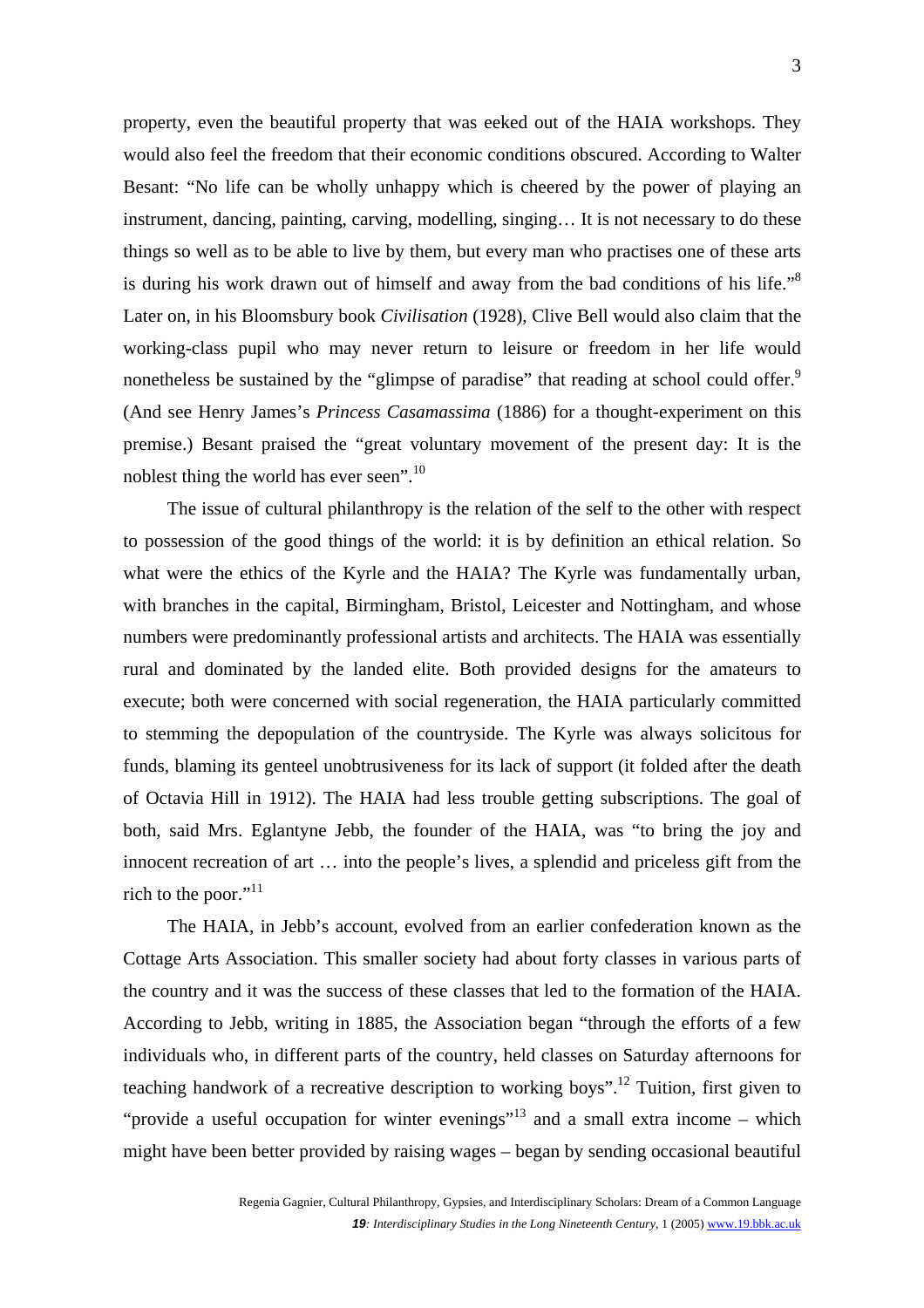objects home, making goods for personal enjoyment, and then developed into a cottage industry, which revitalized the local economies. Anderson sees the doctrine of self-help in action, not only for the working participants but especially for "the way that art was used to legitimize the actions of women and to widen their own boundaries." The benefits to the provider, in her view, "outweighed those of the recipients, allowing the upper echelons of society to claim their place as good citizens".[14](#page-23-2) 

We begin to see here a differentiation between the philanthropic women's work as the production of selves, and Mackail's men's work as the production of product, which tension focusses the dialogue between socialist Arts and Crafts, which produced beautiful objects[,15](#page-23-10) and women's philanthropy, which produced beautiful Souls. The HAIA's household products were not nearly so derisory as Mackail's language would lead one to expect (see Anderson's illustrations). The list of the Committee of the HAIA show the selves the women produced, including five Souls: the Countess Brownlow, the Countess Cowper, the Lady Elizabeth Cust, the Countess of Pembroke, and the Hon. Mrs. Percy Wyndham.<sup>[16](#page-23-11)</sup>

The list of HAIA VIPs indicates how seamlessly they negotiated the making of beautiful artefacts, the making of working-class artisans, and the making of themselves as social guardian angels, or Souls. In addition to the Souls, the list includes among other patrons of art and philanthropy Alexandra, Princess of Wales and later Queen, Maurice B. Adams (architect for Bedford Park), Eustace Balfour of Holland Park, Joseph Comyns Carr (Director of the Grosvenor Gallery), Sidney Colvin (Keeper of Prints at the British Museum), T.C. Horsfall (organiser of public arts exhibitions in Manchester), Frederick Leighton (President of the Royal Academy of Art and the Kyrle Society), E. J. Poynter (PRA), Lady Stanley of Alderley (philanthropist), G. F. Watts (artist), and the Countess of Warwick (exhibitor).

Art and Design and other outlets of cultural philanthropy at the fin de siècle exhibited predictably diverse motives. Questions arising in the most recent research ask whether cultural philanthropy primarily offered vocational training or a liberal education, applied or high art, recreation or Taste?<sup>17</sup> Recreation is an action of a builder or maker, and its result is a product or object; Taste is a capacity that distinguishes its bearer, and its result is a certain kind of person. Were the philanthropists offering working people vocations or cultivating in them middle-class Taste? Henry Cole established a training School (1852-1873) and introduced the language of Goals and Targets, culminating in the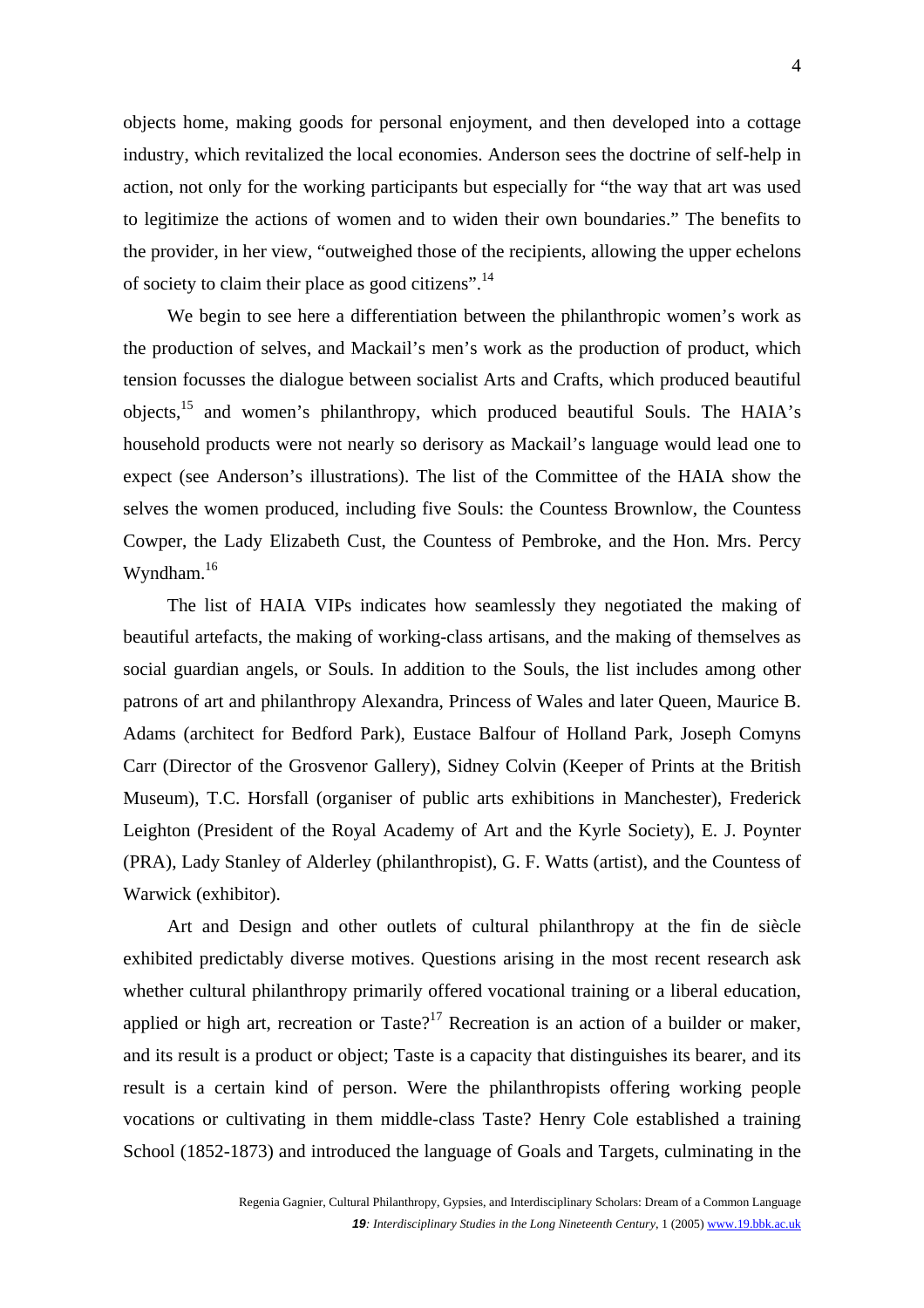famous Payments by Results, or what we call today Performance-Related Pay, whose object is productivity and product. Edward Bird supported fine arts ateliers for the industrial workforce, whose object was the elevation of Taste. G. F. Watts's refusal to individuate in his painting was matched by Mary Seton Watts forbidding the Compton Potters' Art Guild to carve signatures on their churches, supporting her idea of socialist anonymity.[18](#page-23-2) In work on the East End Missions, Meaghan Clarke has shown informal ethnography occurring in museums as the upper classes viewed the lower classes viewing the pictures.<sup>19</sup> One clear function of philanthropy was social voyeurism as the classes learned to negotiate differences in tastes and responsibilities. The ethos of the New Education promoted by the Kyrle and the HAIA was to learn by doing, and the Philanthropists themselves were doing just that: learning. As the HAIA came to be more centralised in London, it turned away from the liberal ideals of educating children toward disciplined vocational training. Jebb left and her co-founder Charles Godfrey Leland went to study Gypsies in Eastern Europe.

That is, one of London's pillars of philanthropy abandoned the institutional apparatus to study Gypsies in Eastern Europe. Who was Charles Godfrey Leland?<sup>20</sup> One of the Unclassed<sup>21</sup> figures of the Victorian Establishment, the case of Leland illustrates the strange tastes of these Unclassed as they commingled with outcasts. We now turn to some of the less explored sources of Victorian philanthropy.

#### II.

## **Gypsy Lorists: The Non-Christian Roots of Philanthropy**

Charles Godfrey Leland was born in Quaker Philadelphia<sup>22</sup> in 1824, the son of a rich commission merchant in the family that had settled Massachusetts, and, as well as being a distinguished charity organizer and educationist, was a master of folklore, student and friend of gypsies, and of Italian witches. Raised by Irish and black servants who taught him fairy lore and Voodoo, he entered Princeton in 1841. He and the university were mutually unimpressed, and he later considered that its failure to teach him contributed to his independence throughout life. In 1845, when he was 21 years old, he left Princeton for Europe. As a student at Heidelberg and Munich, he cultivated an affection for German philosophy, drinking, and pub life that would be life-long and that became the basis for his popular comic poetry in German patois, *Hans Breitmann's Ballads* (1869-71). Continuing his grand tour to France, he resided in the Hotel du Luxembourg, the headquarters of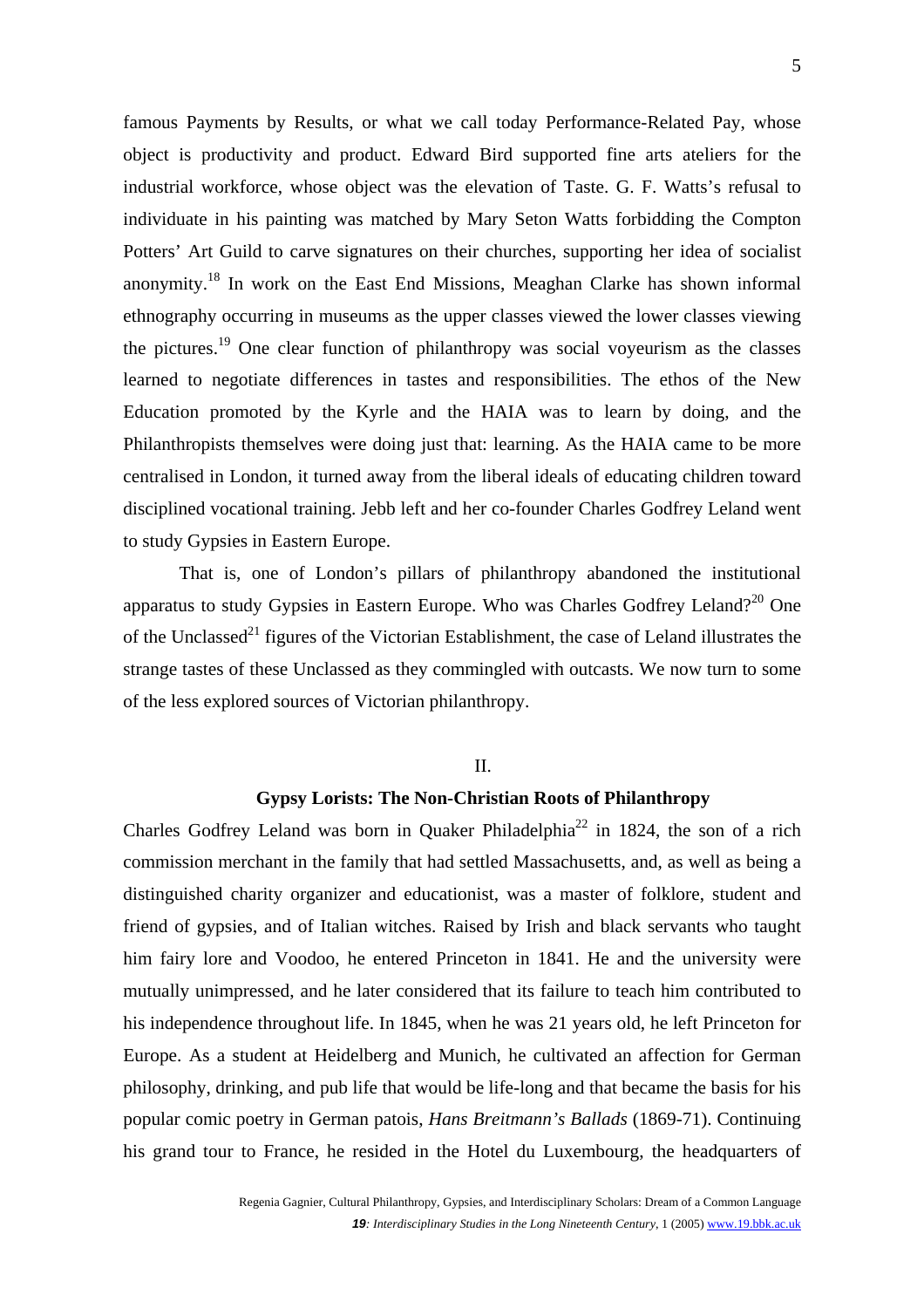revolutionaries and the original *vie de Bohème*, and he participated in the French Revolution of 1848, sending eye-witness accounts of the barricades on 24 February back home to the US. Returning home, he fought through his journalism for the cause of abolition in the US Civil War, and then fought physically in the Battle of Gettysburg. For a time he was Inspector of oil prospecting in Tennessee, Indiana, and West Virginia, travelling extensively in the wild – down wild rivers with post-war brigands and Southern guerrillas, where he was accepted among them, as he seemed to be accepted, throughout his life, among all marginal peoples. Wherever he went in canoe or on horseback, he promptly decorated his room with "crossed canoe paddles, hunches of locust thorn, or deerhorns on the walls."<sup>[23](#page-23-10)</sup>

At forty-five, after he had worked continuously in paid employment for 21 years, his father and younger brother died and he was left wealthy but in a state of nervous collapse. He resigned his position on the Philadelphia Press and in 1870 he moved back to England and began his life-long study of the Gypsies. In Epping Forest, at Oatlands Park, at the Hampton races, he became intimate with those on the road, and, a dedicated amateur philologist, learned their language, Romany. With Matty Cooper, the then King of the English Gypsies, he went through Hindi and Persian dictionaries writing down every word that Cooper remembered or recognized. When Cooper proposed to Leland that they should set out "on the drum" together with donkey, cart, and tent, Leland browned his face and hands in order to be dark enough to pass. Cooper enlisted a Gypsy woman to cook and support them by telling fortunes. By the use of his newly acquired language, Leland could soon scarcely walk two miles without making the acquaintance of some wanderer on the highways. He would take his staff and sketch-book on a day's pilgrimage and as he strolled by some grassy nook he would see the gleam of a red garment and find a man of the roads with wife and child. He would sit in their camp, hearing stories and talking familiarly in their language.

Leland found in the Gypsies a natural politeness that always showed itself when they were treated with respect – a cheerfulness, a gratefulness and an instinctive refinement. Skill in begging implied the possession of every talent they most esteemed: artfulness, cool effrontery, the power of arousing pity, and provoking generosity. We shall return to these skills.

Travelling in Wales with Gypsies, Leland discovered Shelta Thari, the so-called Tinkers' language, an ancient bardic language based on pre-aspirated Irish Gaelic and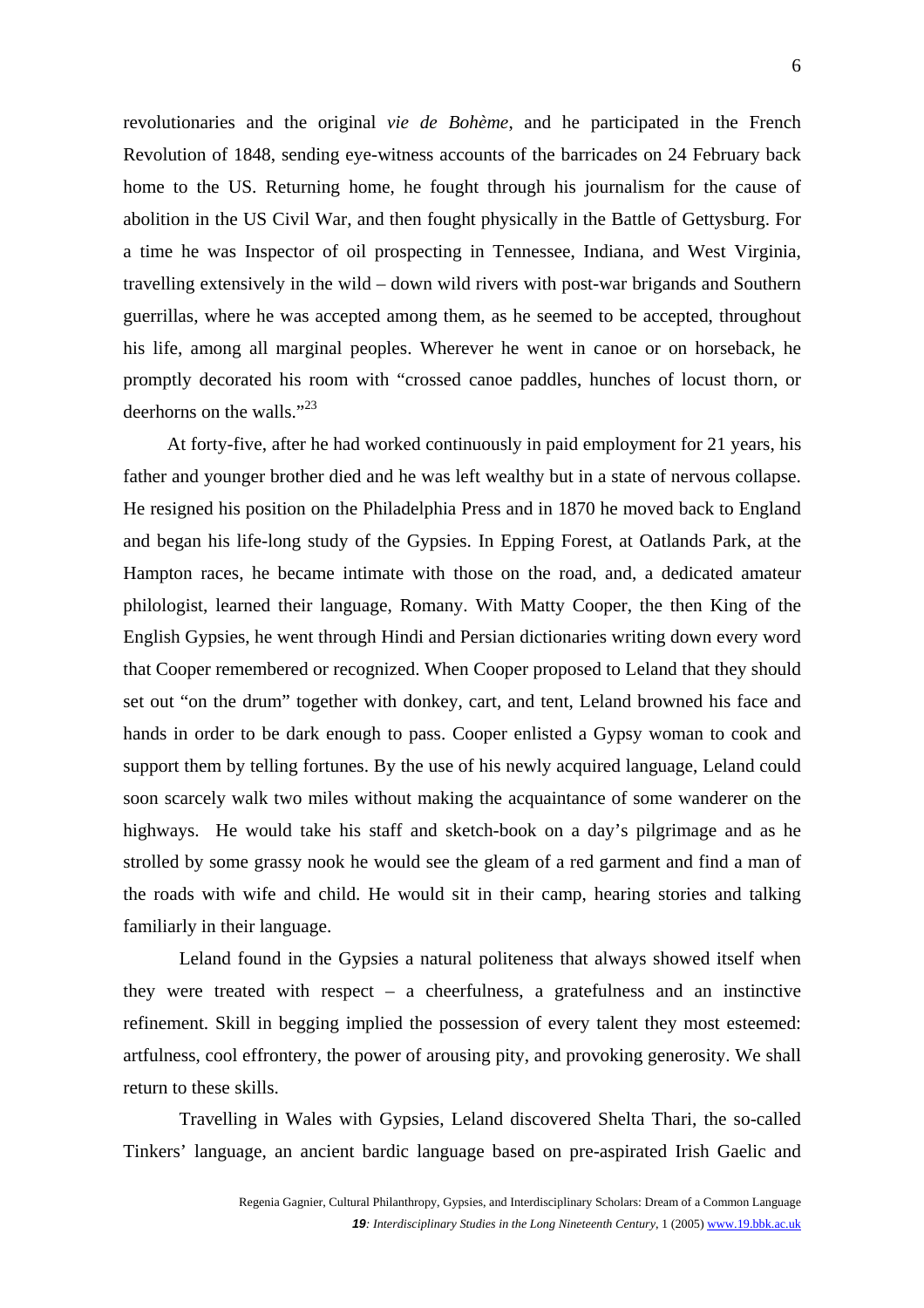related to Romany. Leland collaborated with Cambridge professor Edward Palmer on a collection of English-Gypsy songs that seemed to him like the songs of Native Americans, with no form or meter perceptible to them. He felt that one who spoke Romany could never be a stranger, for he encountered English Gypsies in Egypt, Greek Gypsies in Liverpool, French Gypsies at Geneva, a Gypsy family in a beer garden in Hamburg, and so forth. These reminded him of the polyglot vagabonds of Philadelphia: Italians, Czechs, Croats who spoke the Slavonian languages; tinkers who spoke Shelta; Voodooists whose magic was similar to the pre-Christian magic practised by Gypsies. Simultaneously, Leland moved in society in London with Carlyle, Tennyson, Bulwer, Browning, Wilde and Caroline Norton, and founded the Rabelais Club with his close friend Walter Besant.

In 1879, Leland returned to Philadelphia, where he conducted an evening school for the teaching of the minor arts, embroidery, woodcarving, and decorative design to 200 children and women. He began to write educational works on incorporating hand work into schools and founded the Industrial Art School. He fell in now with Walt Whitman, who was also known to admire the Gypsies for their kindness and sympathy. He hosted Oscar Wilde, with whom he shared an enthusiasm for art schools, and Matthew Arnold, whom he thought the Prince of Prigs. $^{24}$  Following the success of his Philadelphia School of Industrial Design, Mrs. Jebb, who had read his books, and Leland co-founded in England the Cottage Arts Association. When it became bureaucratic, he went to Tuscany to study witches. Just as the respectable Philadelphians claimed not to have heard of the Voodoo sorcerers with whom Leland consorted, the educated Italians denied the witches of Tuscany with whom he lived. Initiated into Witch-lore of the Romagna by an informant called "Maddalena," he spent his last years obsessively collecting bric-a-brac from curiosity shops around Florence and "wrestling with problems of will and sex".<sup>25</sup>

His book on hypnosis and self-hypnosis, *Have You a Strong Will? How to Develop Will-Power, or any Other Faculty or Attribute of the Mind, and Render it Habitual by the Easy Process of Self-Hypnosis* (1899), makes it clear that Leland did not believe in magic "if we mean by that an inexplicable contravention of law,"<sup>26</sup> and his references to witches, demons, and devilry in *The Gypsies* are what he calls "general and Oriental only. There is no Satan in India."[27](#page-23-18) Leland believed in the powers of will, self-control, and sympathy, always stressing that hypnotism and "self-fascination" should not be deployed as a power over others but as a power to do things oneself.<sup>28</sup> In reflecting in his seventies on the subliminal Self and the training of the Will, he had found that by willing to be free from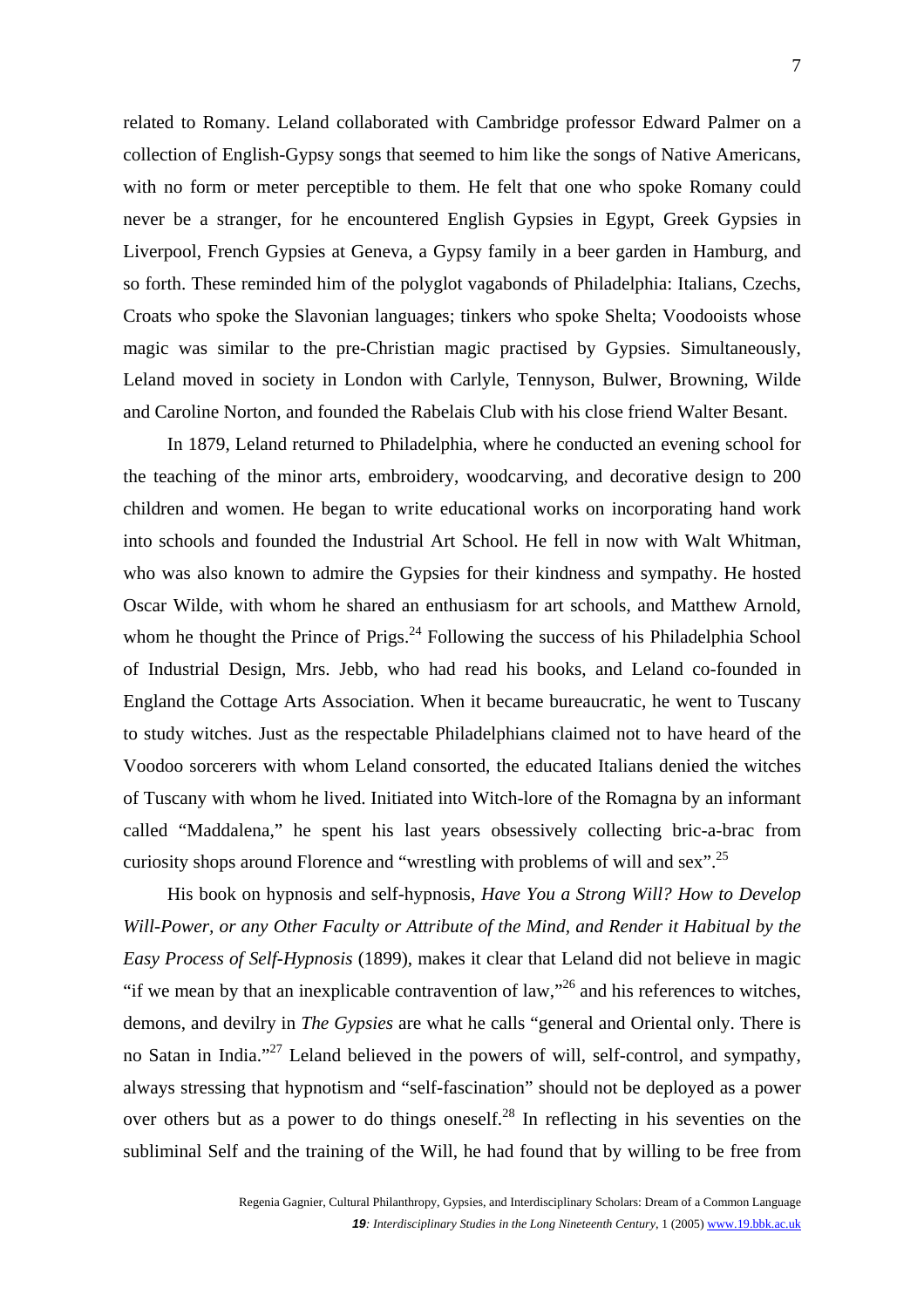vanity, envy and irritability, he had eliminated most bother from his mind. He attributed these powers of will, self-control, and sympathy to the Gypsies, and it is these that ally him with the Smilesian school of character-building. Leland glossed Arnold's poem "The Scholar-Gipsy" (1853), explaining how gypsy fancy bound that of others: "Following on thousands of years of transmitted hereditary influences," Gypsy chiromancy (*dukkerin* or telling the future) was no more or less than "instinctive intuitive perception" or sympathy with others, a highly developed skill in "reading" other people.<sup>29</sup> In both cases – of Arnold's Scholar-Gipsy and the Gypsies studied by Leland the scholar – the Gypsy represents imagination and sympathy, whole unfettered communicative interaction, knowledge before the rationalization of the disciplines, for Arnold at Oxford and for Leland in social welfare. $30$ 

In mastering their language, lore, and music, Leland was, wrote his niece, "a mystery to the people of mystery." George Henry Lewes had said of Leland, "To tell fortunes to Gypsies is the last word in cheek." [31 B](#page-23-21)ut the cheekiest thing Leland did was to use his knowledge of the wanderers' ways to support the outcasts of society. From his philology, his linguistics, his experience of a common language spoken across the nations, he came to believe in social harmony. Cosmopolitanism, or tolerance of difference and the possibility of communication across the nations, was a signal aspiration of the Victorian fin de siècle, and Leland saw the Gypsies and the Jews as the original cosmopolitans.<sup>32</sup> From the Gypsy art of begging, he learned the arts of successful philanthropy. For they are the same skills: artfulness, cool effrontery, the powers of arousing pity, and provoking generosity. Yet Gypsy interdependence, which is absolute within the culture, was antithetical to the individualistically-motivated bureaucracy of organized charity, and so when the Cottage Arts Association turned into a bureaucracy, Leland fled. The significant point is that it was not Christian charity that led to Leland's philanthropy but the Gypsies' non-Christian performativity: artfulness, cool effrontery, the power of arousing pity and provoking generosity. My second point is that the Victorians, particularly the late Victorians of the fin de siècle, were stranger and more adventurous than our Weberian, Smilesian, or Fabian models. The late Victorian springs of action were more occult. Leland wanted to found a society for those who cultivated "all who form[ed] the outside class of creation" to be called The Gypsy and Wanderers' Society.<sup>[33](#page-23-5)</sup>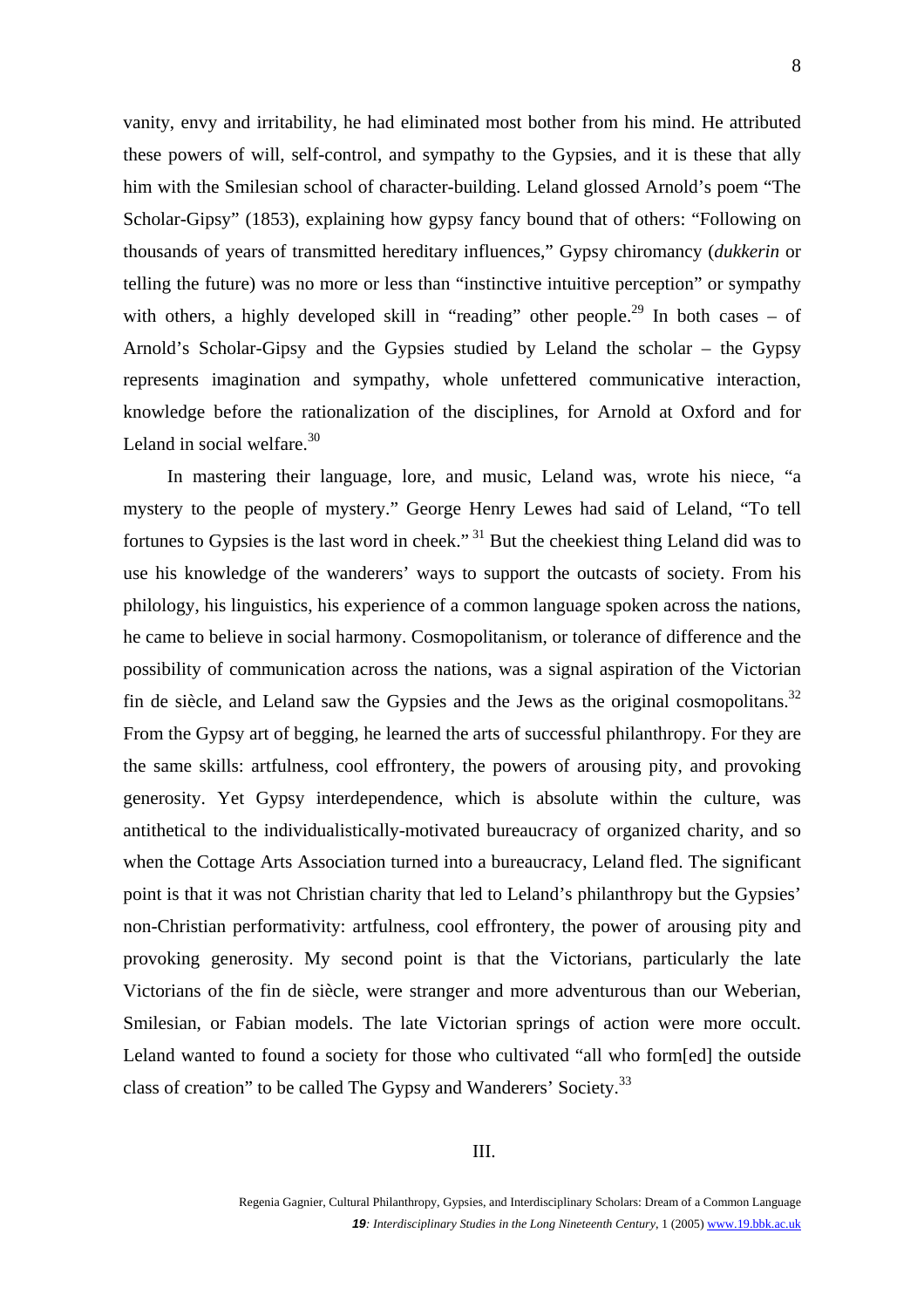#### **Philanthropy's Other: The Persecution of the Gypsies**

Leland's story is pleasing to a cultural historian and literary critic because it is a narrative, a narrative crowded, as Oscar Wilde would say, with incident. It is also an exemplum from the discipline of philology – the love of words that promoted especially during this period a dream of common languages. Leland was in fact delighted by all language, including natural signs and conventions communicating brotherhood and secret kinship: the blue smoke from the willow indicating hidden Gypsy camps, their red and yellow kerchiefs, their expressions of gratitude in little gifts, the first fixed look from the eyes that instantaneously identified to the Rye the gypsy or the witch. That a philologist and gypsiologist dreaming of a common language was one of the sources of late Victorian philanthropy adds a new perspective in the character-bureaucracy debate, one of the "cosmopolitanisms from below" that political theorists have identified. $34$ 

Yet these narratives and exempla, so pleasing to critics and cultural historians, are stories that must be supplemented. Current gypsiology by historians, anthropologists, and sociologists puts this narrative in historical perspective and critiques it through the prisms of ethnic studies[.35](#page-23-14) Leland conceived the idea of the Gypsy Lore Society in 1874 and finally founded it in 1888. Its membership included Leland's co-author Edward Palmer, Professor of Arabic at Cambridge; the Archduke Joseph of Austria, who had conducted experiments for the welfare of his Gypsy subjects; and the astonishingly erudite explorer and linguist Sir Richard Burton. Their mission was to collect songs and ballads before the Gypsies disappeared. For all their subjective love of their data as testified in Leland's philological and anthropological corpus, the Gypsy lorists participated in the extinction narratives that described the West's view of peoples who did not conform to Western ideas of progress. The Romany Rais, as they called themselves, saw themselves as friends of the Gypsies who wrote about what Arthur Symons called "the last romance left in the world" before their "race" would be disappeared forever.

From the first scholarly study, Henreich Grellmann's *Dissertation on the Gypsies* (trans. 1787), the Gypsies had been constructed as against Progress, especially economic Progress, true to their alleged roots among the northern Indian Jat tribe. The Gypsies were nomads, travellers, without land or property. As Patrick Brantlinger's *Dark Vanishings* (2003) suggests, little affronted advocates of Progress so much as nomads without property, whether they were hunter-gatherers abroad or Gypsy itinerants at home.<sup>36</sup> Yet for Leland and the lorists, their propertyless wanderings represented freedom, closeness to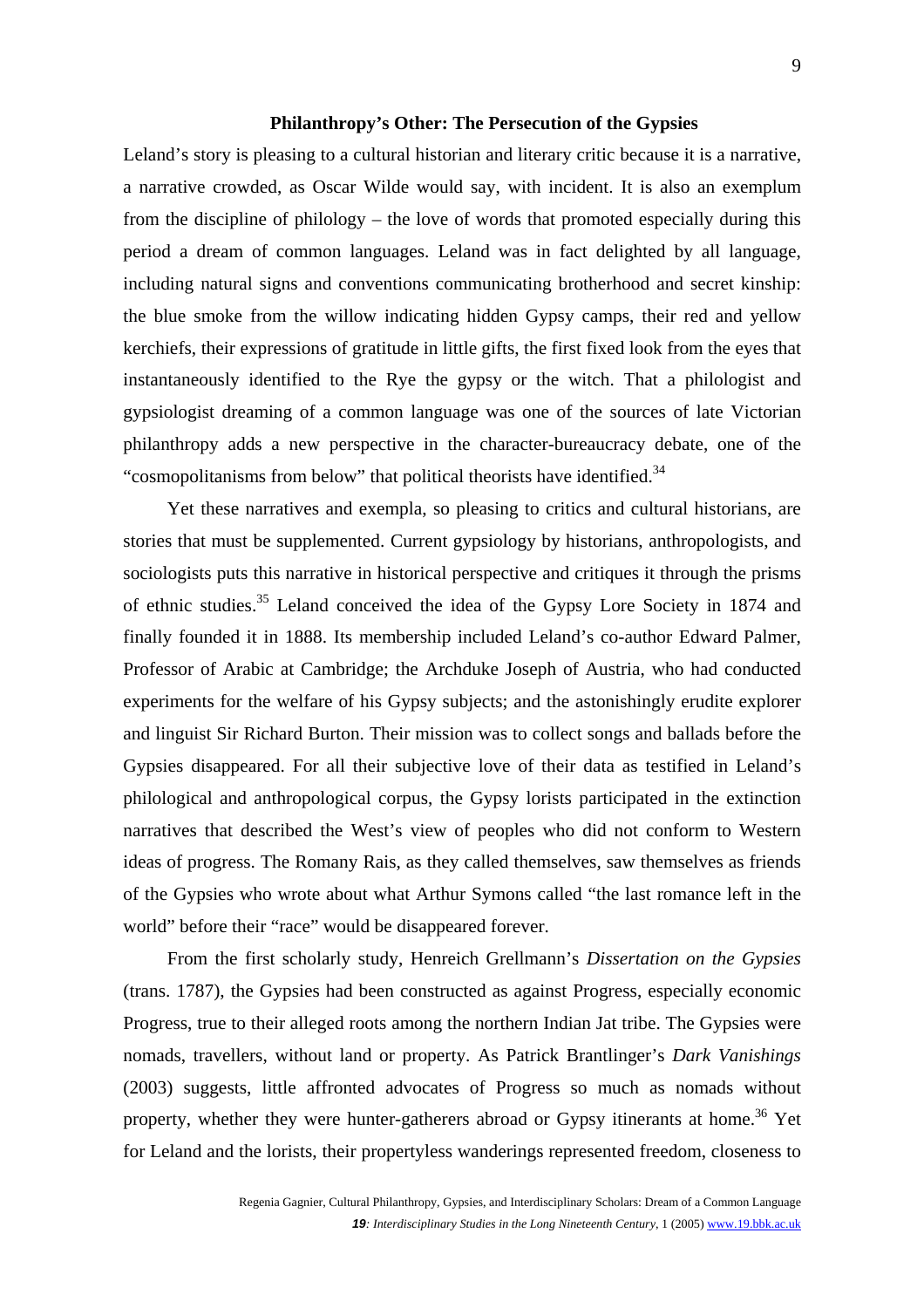nature, and generosity. Their language, Romany, was evidence of their racial purity, lack of assimilation, and ostensible endogamy. The Lorists' racial narrative was meant to counter a hegemonic discourse, as read in the vagrancy laws passed from the  $14<sup>th</sup>$  through the 19<sup>th</sup> centuries, that combined Gypsies with vagrants and criminals and from which they were not distinguished in Britain until the Caravan Sites Act was amended in 1968. The race narrative of Leland and the lorists, confirmed through the discipline of philology, was specifically constructed to counteract the legal and criminological discourses of the State.

The first sixteen pages of Leland's *The Gypsies* (1882) includes some of the nineteenth century's most romantic writing, in which the Gypsies represent Nature at its most unselfconscious and most endangered. A few quotations show how Leland attributes to the Gypsies the very qualities that led to their persecution.

In Spain one who has been fascinated by them is called one of the *aficion*, or affection, or "fancy;" he is an *aficionado*, or affected unto them, and people there know perfectly what it means… He feels what a charm there is in a wandering life, in camping in lonely places, under old chestnut-trees, near towering cliffs, *al pasar del arroyo*, by the rivulets among the rocks. (9)

I find the wanderers who properly inhabit not the houses [in a picturesque painting] but the scene, not a part but the whole. These are the gypsies, who live like the birds and hares, not of the house-born or the town-bred, but free and at home only with nature. (10)

Leland returns repeatedly to the Unclassed attraction felt by himself and other *aficionados* 

of Gypsies: "It is apropos of living double lives, and playing parts, and the charm of

stealing away unseen… to romp with the tabooed offspring of outlawed neighbors, that I

write this" (274-5). Gypsies are a liminal race:

They are human, but in their lives they are between man as he lives in houses and the bee and bird and fox, and I cannot help believing that those who have no sympathy with them have none for the forest and road, and cannot be rightly familiar with the witchery of wood and wold. (12)

With Nature, Gypsies are in danger of being disappeared.

And it is gradually disappearing from the world… No doubt the newer tend to higher forms of culture, but it is not without pain that he who has been "in the spirit"… and in its quiet, solemn sunset, sees it all vanishing. It will all be gone in a few years. (13)

Gypsies are the human types of this vanishing, direct love of nature, of this mute sense of rural romance, and of *al fresco* life, and he who does not recognize it in them, despite their rags and dishonesty, need not pretend to appreciate anything… Truly [Gypsies] are but rags themselves; the last rags of the old romance. (13)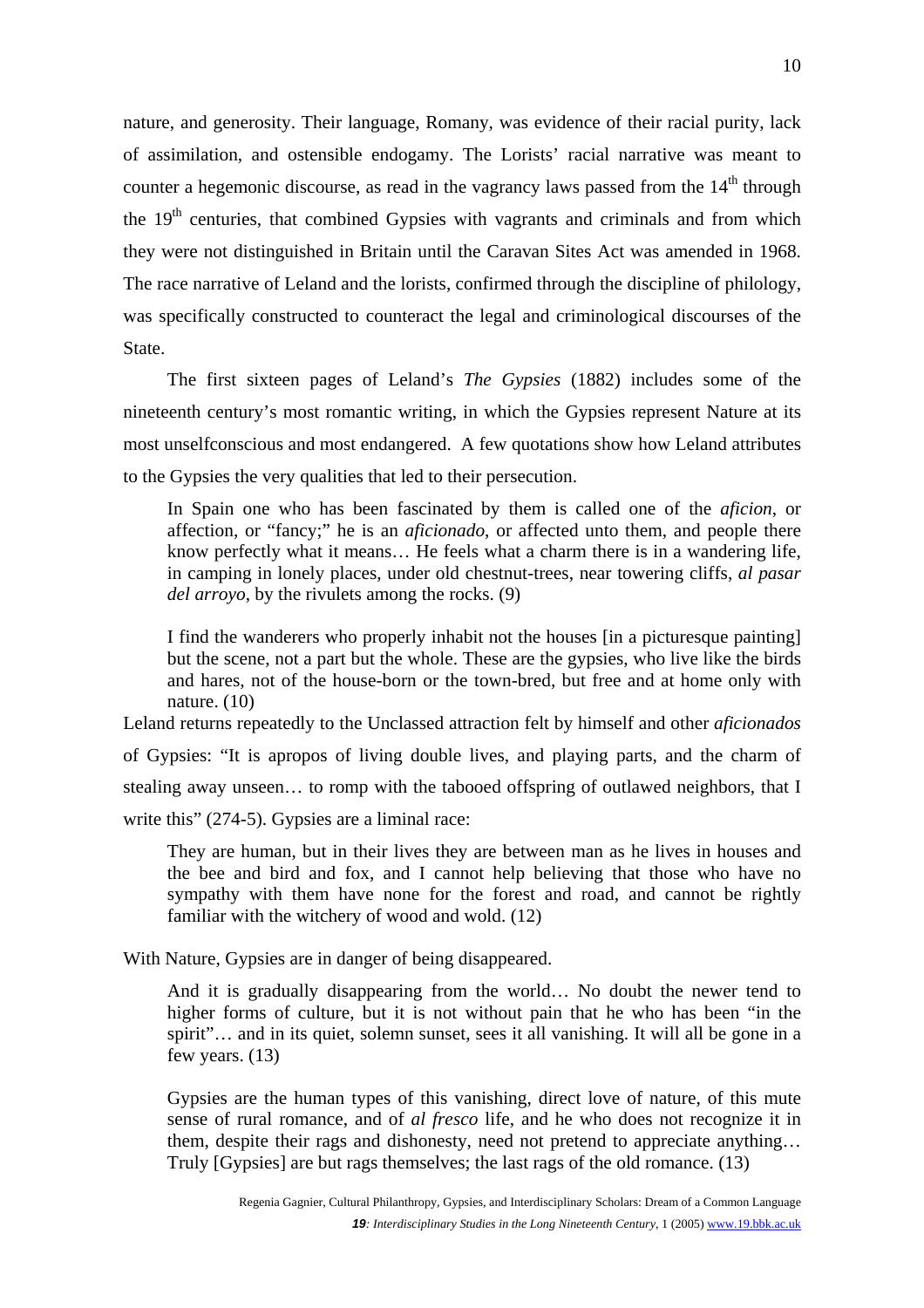The day is coming when there will be no more wild parrots nor wild wanderers, no wild nature, and certainly no gypsies. Within a very few years in the city of Philadelphia, the English sparrow… has driven from the gardens all the wild, beautiful feathered creatures, whom, as a boy, I knew… So the people of selfconscious culture and the mart and factory are banishing the wilder sort, and it is all right, and so it must be… But as a London reviewer [Arthur Symons] said when I asserted in a book that the child was perhaps born who would see the last gypsy, "Somehow we feel sorry for that child." (15-16)

Is joyous and healthy nature to vanish step by step from the heart of man, and morbid, egoistic pessimism to take its place? Are over-culture, excessive sentiment, constant self-criticism, and all the brood of nervous curses to monopolize and inspire art? (77)

In his chapter on Welsh gypsies, Leland describes ideal types of natural selection, outside culture. The male is a *Gorgio*, not a Gypsy but an agricultural labourer who "went native":

He was by far the handsomest young fellow, in form and features, whom I ever met among the agricultural class in England; we called him a peasant Apollo. It became evident that the passional affinity which had drawn this rustic to the gypsy girl, and to the roads, was according to the law of natural selection, for they were wonderfully well matched. The young man had the grace inseparable from a fine figure and a handsome face, while the girl was tall, lithe, and pantherine, with the diavolesque charm which, though often attributed by fast-fashionable novelists to their heroines, is really never found except among the low-born beauties of nature. It is the beauty of the Imp and of the Serpent; it fades with letters; it dies in the drawing-room or on the stage… the devil-beauty never knows how to read, she is unstudied and no actress… It is not of good or of evil, or of culture, which is both; it is all and only of nature, and it does not know itself. (190-191)

Leland comprehends that his *aficion* for the Gypsies is modernity's romance with its disappeared organic past. He describes the Cambridge don Edward Palmer in equally romantic terms, accepted among all cultures and hospices:

It is rumored that he has preached Islam in a mosque unto the Moslem even unto taking up a collection, which is the final test of the faith which reaches forth into a bright eternity. That he can be… a Persian unto Persians, and a Romany among Roms, and a professional among the [academics], is likewise on the cards, as surely as that he knows the roads and all the devices and little games of them that dwell thereon. Though elegant enough… when he kisses the hand of our sovereign lady the queen, he appears such an abandoned rough when he goes a-fishing that the innocent and guileless gypsies, little suspecting that a *rye* lies *perdu* in his wraprascal, will then confide in him as if he and in-doors had never been acquainted. (199)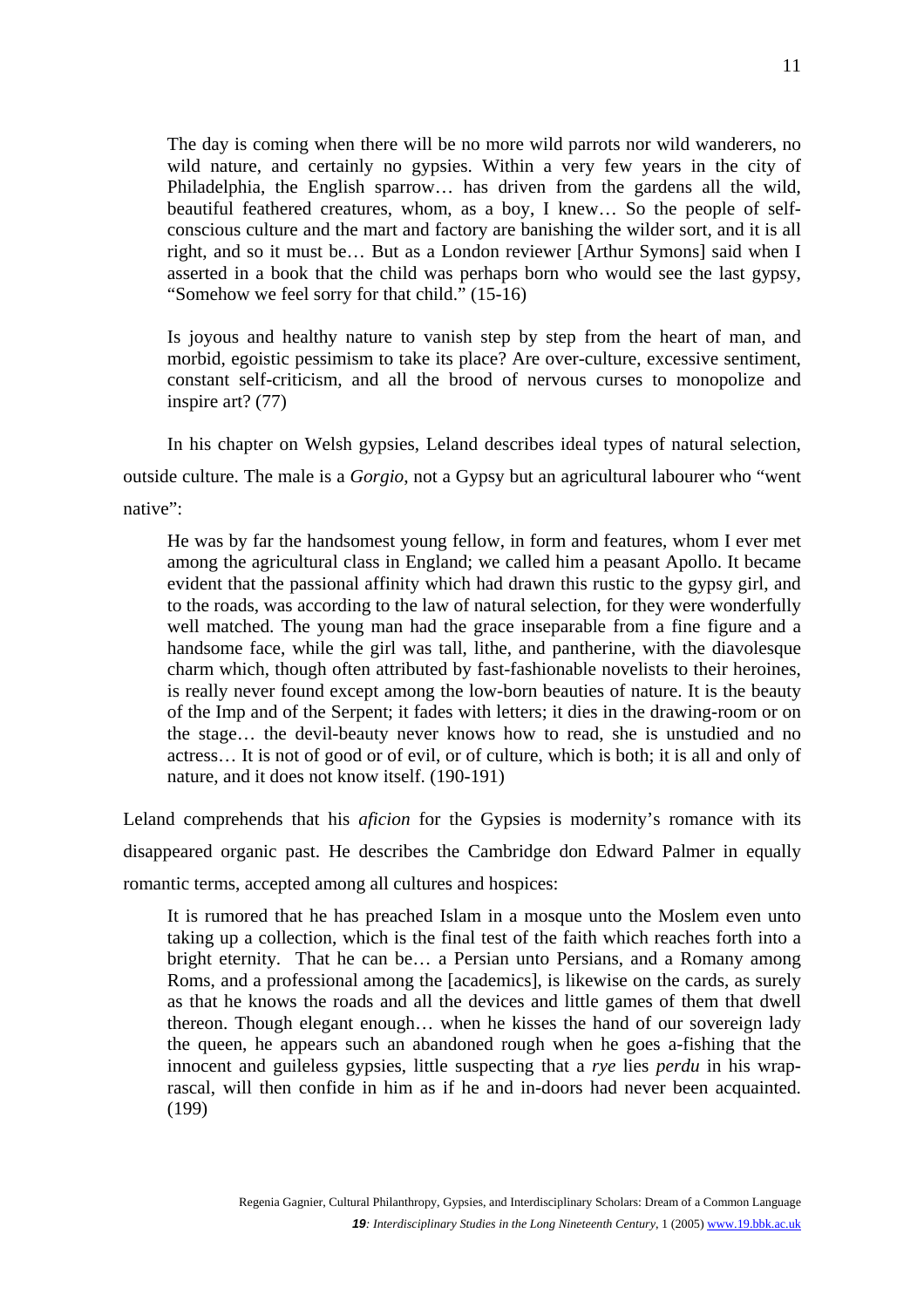The Gypsies represent the freedom that is gone: "In this book the gypsies, and the scenes which surround them, are intended to teach the lesson of freedom and nature. Never were such lessons more needed than at present" (14).

The "dark vanishings" Brantlinger studied are the presumed extinctions, especially self-extinguishings, of people not deemed to be, or to be capable of being, civilized, those who cannot participate in Western Progress. By focussing exclusively on extinction, Brantlinger makes clearer than most post-colonial critique since Fanon how closely extinction was the reverse narrative of Progress and civilization. The death of the primitive was as inevitable, as inescapable, as the Progress of the West. It also contributes a richer explanatory frame for race than colour. For the Victorians especially, "race" represented an aggregation of properties – nature, nomadism, propertylessness, relative absence of firearms and technology, and sex – that contradicted western notions of technological and economic progress. In this model, the superficially white, as in the Irish case, could be structurally primitive, and therefore as inevitably disappeared as aboriginals of colour in the colonies.

The most lethal aspect of extinction discourse, Brantlinger concludes (190), was probably its stress on the inevitability of the vanishing. The sense of doom was rendered all the more powerful by the belief that at least some (chosen) peoples might progress, that Progress was providential or natural, and that races were separated from each other by biological essences that translated as "fit" and "unfit" to survive. The dominant literary mode for this extinction discourse is elegy, or *Ubi sunt?*, as in *The Gypsies*. When the civilized bearers of Progress look at those whose disappearance they anticipate, they see, paradoxically, the last representatives of romance, of all that western man can no longer be. Such is the white man's burden, the dialectics of enlightenment.

Brantlinger also shows that modernity (as a race) intermittently saw the ironies of Progress, and sometimes went native or regressed. In his *Autobiography* (1771), Benjamin Franklin noted that the Carlisle Indians must have been doing something right, because whites captured by them often did not want to return home.<sup>37</sup> In *Letters of an American Farmer* (1781), J. Hector St. John de Crevecoeur pointed out that thousands of Europeans had assimilated into Indian families and refused to return, but he knew no examples of the reverse, a point subsequently confirmed by historians.<sup>38</sup> As late as Alfred Russel Wallace's *Malay Archipelago* (1869), Wallace concluded, about an altogether different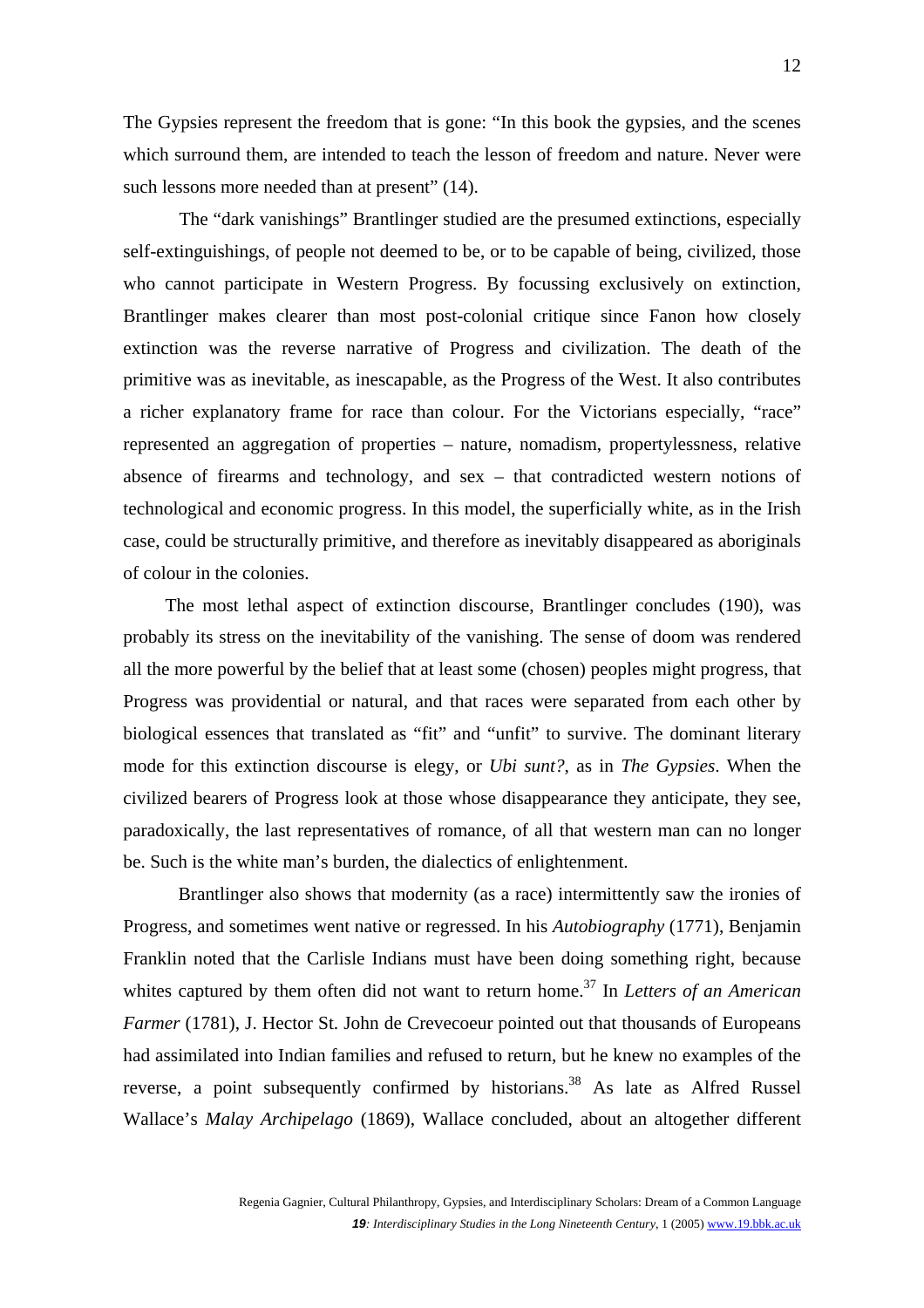population geographically, that "among people in a very low stage of civilization we find some approach to a perfect social state" (cited 186).

This discourse of inevitable disappearance before the force of modernity is an alternative context for Leland and the Lorists, and it exposes the desire and dread that haunt the fin de siècle. The Celtic Twilight of the Scottish Highlands, the decline of Welsh and Cornish languages and communities, and the Gypsies were part of a global demise of peoples who did not fit western notions of technological and economic development. Like the North American Iroquois, the African Bushmen, and the South Sea Islanders, the Gypsies also represented a kind of freedom, close to Nature, and a proverbially "fascinating beauty."

Despite his personal affection for the land of Hans Breitmann, Leland had claimed that Gypsies were antipathetic to Germans, due to the latter's self-consciousness and systematizing (*Gypsies*, 82). In time, his romantic stereotype was used against them. In 1903, the year after Leland died, the German state of Wurttemberg promulgated a Struggle Against the Gypsy Nuisance decree, followed by other states. A Conference of German States agreed that the Gypsy way of life – travelling – rather than racial purity defined them, but that their life-style was "work-shy" and therefore "asocial." Travelling with children was forbidden in Bavarian law in 1926. In 1928, Frankfurt set up a concentration camp for Gypsies.<sup>39</sup> The Nazis came to power on an anti-crime wave that by 1935 targeted beggars, vagabonds, prostitutes, pimps and the "work-shy". When Hitler became Chancellor of Germany, Bremen adopted the Law for the Protection of the Population against Molestation by Gypsies, Travellers, and Work-Shy, with the first round-up of beggars and vagabonds by Nazi storm-troopers in 1933. Ancient accusations of espionage based on itinerant lifestyles and intimate knowledge of the countryside were fully revived from the 1930s in restrictions on gypsy mobility and expulsions. The "asocial" were taken into preventative custody and placed in concentration camps. The first large-scale arrests of Gypsies destined for camps took place when Himmler ordered the Gestapo to take action against the "work-shy" (including, but not specifically directed against, Gypsies), who were sent to Buchenwald and Auschwitz to re-form their personalities and to provide slave-labour for the new SS economic enterprises. Other individual Gypsies were sent to the camps during the war years for various offences grouped under the name "asocial conduct."[40](#page-23-9) By 1938, "asocial" behaviour was defined as "not adapted to the life of the community" and "persons without a criminal record who sought to escape the duty to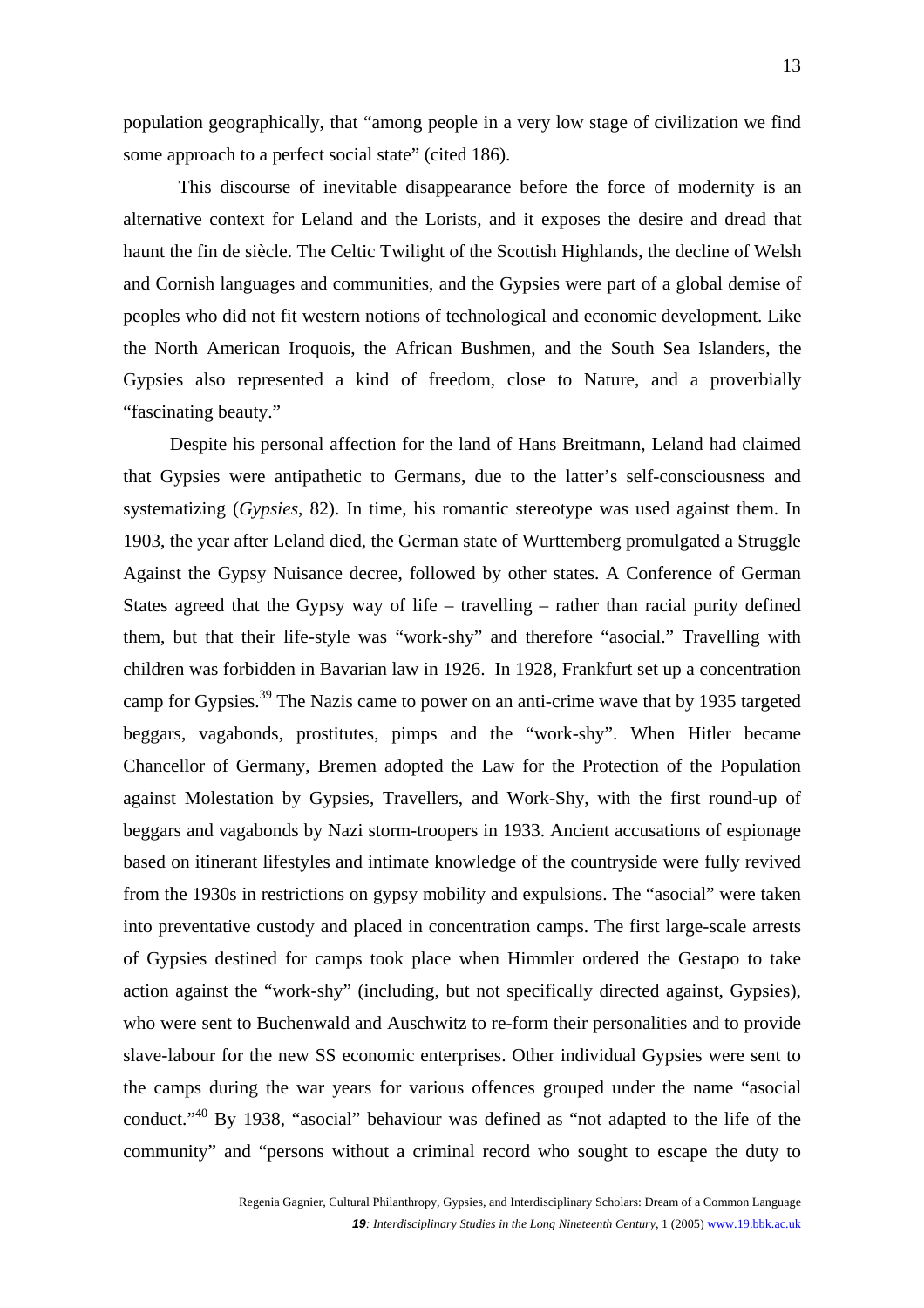work."<sup>41</sup> Shades of the prison house closed on the Gypsy rovers, for the very reasons that Leland had loved them.

In 1942 Otto Thierack, Nazi Minister of Justice, proposed the policy of "Extermination by Work" as a way to rid the German people of asocials unhampered by the necessity to pursue any legal criminal evidence (169), and from 1943 there followed a sharp increase in Gypsy sterilizations. Yet unlike Jews, Gypsies were allowed to stay together as families in the camps. In the Auschwitz family camp, Gypsies were tattooed with a number, shorn, disinfected, and forced to attach to their clothes a black triangle signifying "asocial." Nazi racial hygienists were convinced of the ultimate genetic origins of social differences such as itineracy and "work-shyness". Josef Mengele was chief physician to the Gypsy family camp, and studied twins from there and throughout Auschwitz. The stories were of Mengele as Vivisector, personally killing twins simply to resolve disputes over diagnoses and then dissecting the bodies while still warm. Survivors wrote of his "fascination" with human pain.<sup>42</sup> "Fascination" now was in the hands of science, not the Gypsy's eye.

In the most authoritative study to date, Guenter Lewy explains why the Nazi persecution of the Gypsies had not been treated heretofore:

Hardly any Gypsies belonged to the intellectual class. Moreover, some of the most basic taboos of Gypsy culture regarding ritual purity and sexual conduct had been violated in the concentration camps, and survivors therefore were reluctant to talk about what had happened. Subjects such as compulsory sterilization could hardly be discussed at all. Inquiries by outsiders were hampered by the suspicion with which Gypsies have traditionally regarded the non-Gypsy world – the result of centuries of harassment and persecution.<sup>[43](#page-23-24)</sup>

Lewy concluded that Gypsies were considered nuisances and a plague but not a major threat to the German people. Their "asocial" propertyless mobility was increasingly but not consistently treated as racial, which was why their treatment differed from that of the Final Solution to the problem of the Jews. Leland, however, often did treat Jews and Gypsies equally as the cosmopolitan races of greatest antiquity:

Among all the subdivisions of the human race, there are only two which have been, apparently from their beginning, set apart, marked and cosmopolite, ever living among others, and yet reserved unto themselves. These are the Jew and the gypsy… Go where we may, we find the Jew – has any other wandered so far? Yes, one. For wherever Jew has gone, there, too, we find the gypsy. (18)

Today historians and anthropologists as well as most Gypsies are inclined to see Gypsy as an ethnicity or identity rather than a race. For ethnic Gypsies, the main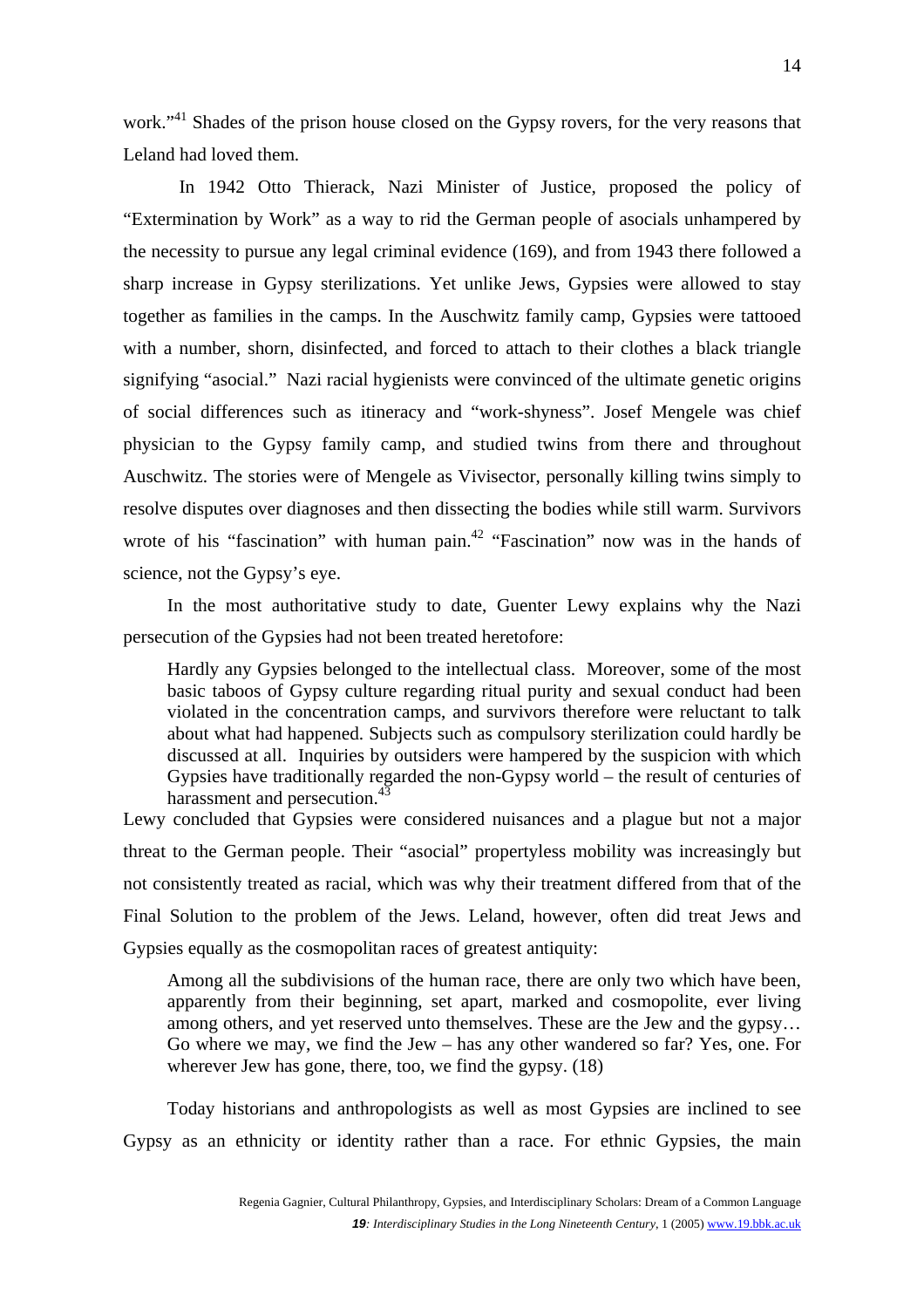component of the core culture remains travelling or nomadism. In England alone in 2004 the travelling community including gypsies, showpeople, and bargees (who live on canals) numbered 350,000.<sup>44</sup> Specialists now see heterogeneous groups of migrant workers with developed socio-economic contributions to the diverse societies in which they live. They speak of complex identities that partake of both traditional gypsy nomadism and the nationalities of their local habitations.

However, the racialism once hypothesized by the philologist-lorists has continued in the search for common origins in population genetics. Even today, some Gypsiologists of the "racial" or "primordialist" persuasion seek to distinguish the Gypsies deriving from the great migrations or diaspora of 500 to 1000 AD from our mere New Age Travellers by their DNA. The social historian David Mayall concludes, "Issues relating to the nature of identity, identity formation and its development and evolution, counter-identities, change over generations, national differences, varied experiences and the elusiveness of selfidentity are problems which cannot, indeed must not, be simply ignored or swept away in pursuit or defense of some mythical or mystical essential whole."<sup>45</sup>

After the holocaust of Nazi Science that burned away his world, it may be hard to conjure up the Romany Rye of Victorian philanthropy. Yet poor children in Philadelphia and rural workers throughout Britain lightened their labour and winter evenings learning applied arts because Leland had learned from the Gypsies. He did not have our hindsight on the extent of fears of extinction at the end of the century, and he could not have foreseen how threatening their precious freedom would be to modern efficiency and productivity. While he never liked the aesthetes, Leland aestheticised the living. In Venice, tiring of museums and galleries he wrote to his niece and biographer, Elizabeth Robins Pennell, herself an international art-critic of repute:

I don't care for endless repetitions of the Holy Wet Nurse Maternal idea… and as little do I care that this or that man attained to a greater or less degree of skill or inspiration. It is worth something to see and know it but it is not worth a thousandth part of what Ruskin and the aesthetics think it is. Suppose Raphael paint a Virgin… One can see many women as beautiful everyday… and I had rather see one of them than all the pictures in Italy… I see from afar, yet coming rapidly, a great new age when Humanity will be… the subject of Art – yea *Art itself*… Just imagine all the money and time and thought now given to Art directed to Education and Humanity! (Pennell II, 288, Leland's italics).

A connoisseur of the great Gypsy music of Eastern Europe, Leland repeatedly insisted that its pleasure lay in the musicians "being thoroughly delighted with themselves, which is all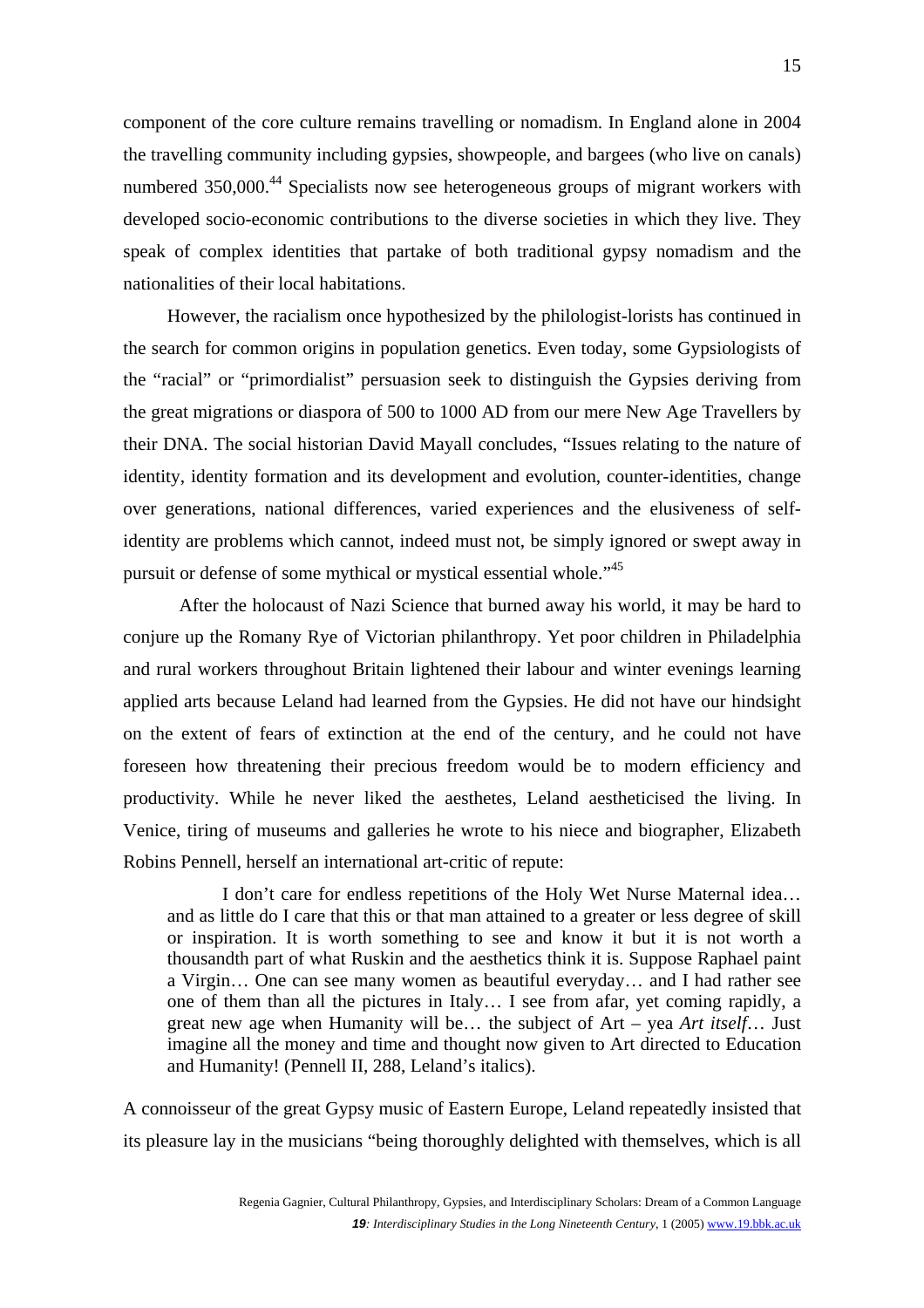that can be hoped for in art, where the aim is pleasure and not criticism."<sup>46</sup> The art that gave the worker pleasure was the basis of Leland's cultural philanthropy, as it was also the basis of William Morris's socialism.

#### IV.

#### **Interdisciplinarity as Collectivity**

Leland as a philologist whose dream of a common language inspired concrete service to the poor (narratology, art history); Leland as a romantic aesthete whose stereotypes participated in global extinction narratives (demography, history); Gypsies as romantic rovers (poetics); as complex identities and histories (ethnic studies); as victims of persecution (ethics, politics). From these narratives and sources we draw our conclusions on interdisciplinarity. We cannot individually go back to a common language before the rationalization of knowledge. The academic disciplines have built up formidable detailed knowledges that we ignore or disrespect at our peril. On the other hand, Gypsies really were on to something that breaks down walls, boundaries, and institutional barriers. They were known for their sympathy and interdependence that made them figures of community to those who knew them best.

One uses other disciplines insofar as one needs them to solve the problem or tell the story that must be solved or told. Research that tries to do it all is hubristic at best and shallow or wrong at worst. But work that comes out of dialogue with specialists from a range of disciplines, and that comes out of a shared commitment across the disciplines to understand real problems like that of philanthropy in liberal societies, gender inequality, race or religious hatreds, or beauty in the built environment is the ideal form of scholarly engagement with the world. It is not clear how much of the transdisciplinary *theory* of the 1980s and 1990s will survive the tests of time. We might predict that the academic celebrities of those days will be remembered more for their charisma or identity politics than their contributions to knowledge. But the great transdisciplinary *movements* addressing themselves to shared commitments will provide lasting collective contributions: feminist studies, the Green or Ecology movement, postcolonial studies, comparative studies in race and ethnicity, literacy studies and history of the book, and, perhaps more needed now than ever, sophisticated Marxian studies. Such collective studies bring together scholars from across the disciplines to work on projects of common commitment. "Roaming the country-side, a truant boy,/ Nursing thy project in unclouded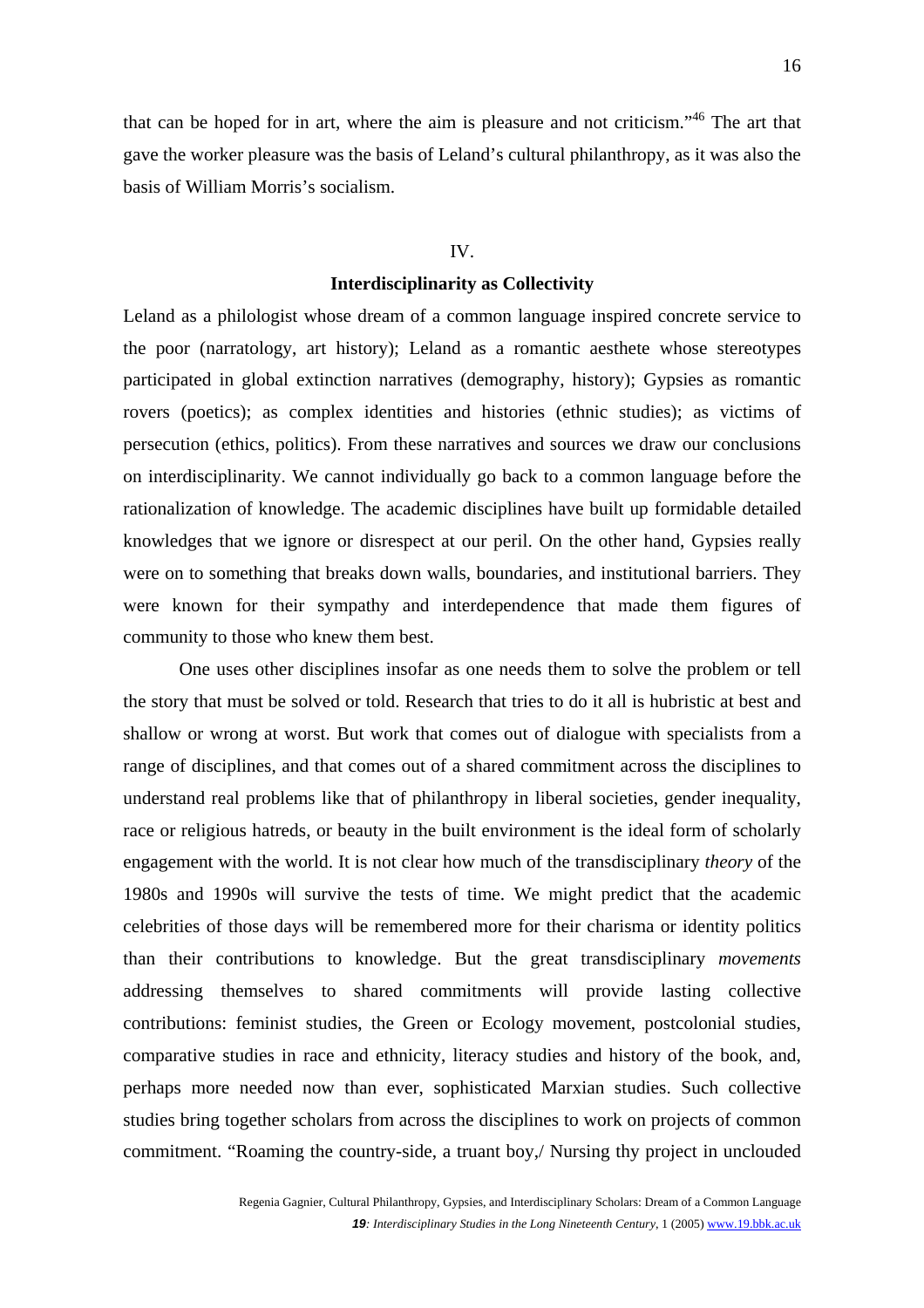joy… *one* aim, *one* business, *one* desire" (212-13) is the way Arnold described commitment in "The Scholar-Gypsy," and commitment may be our best counter to what he called the "strange disease of modern life" (213) that fragments, atomises, competes, over-produces and under-nourishes.

The *British Journal of Sociology* recently ran a symposium on Max Steuer's *The Scientific Study of Society* (2002), in which Robert A. Scott temperately described, after Dogan and Pahre, a "hybridization of specialties.["47](#page-23-19) 

The term reflects a recognition of the fact that the most fruitful points of contact across disciplines are not along disciplinary lines per se, but between specific sectors of different fields. Hybridization entails an overlapping of segments of disciplines, a recombination of knowledge in new specialized fields involving the borrowing of concepts, theories and methods across multiple disciplinary subspecialties. Thus, for example, political scientists specializing in the study of crime or urbanization have much less in common with political scientists studying voting than with geographers interested in the physical distribution of cities or with sociologists who study crime. This is why, in practice, many of the social scientists I know spend so much of their time talking to, reading and citing the works of people who are not members of their own disciplines.

Moreover, examples of hybridization are not difficult to find. Cognitive neuroscience, the study of emotions, voting behaviour, music cognition, crime, urbanization, culture, the family, human development and the life course are examples that come immediately to mind. (130)

One could add rational choice theory, game theory, behavioural economics, and genomics. Perhaps more to the present point, what would it mean for a journal called **19** to address certain topics in the nineteenth century?

One of the things it would mean is a dialogue on what counts as evidence, for to social and physical scientists, the arts and humanities focus on the particular rather than the general or statistical. While I believe that the story of Leland opens up whole new vistas on late Victorian philanthropy, in which Europeans and North Americans borrowed from Eastern peoples and non-Christian philosophies, nonetheless textual interpretation, exegesis, or *explication du texte* is not universally welcome in science seminars, at least not unless supplemented by more "robust" kinds of evidence. As we talk with the experts in the relevant disciplines, we learn what it means to communicate with them, to know, e.g., what counts as evidence and what is "merely anecdotal."

While I believe that the most significant interdisciplinary work will entail collaborations of experts across the disciplines on projects of common commitment, to the extent that a lone scholar trained well in a discipline can be interdisciplinary, she must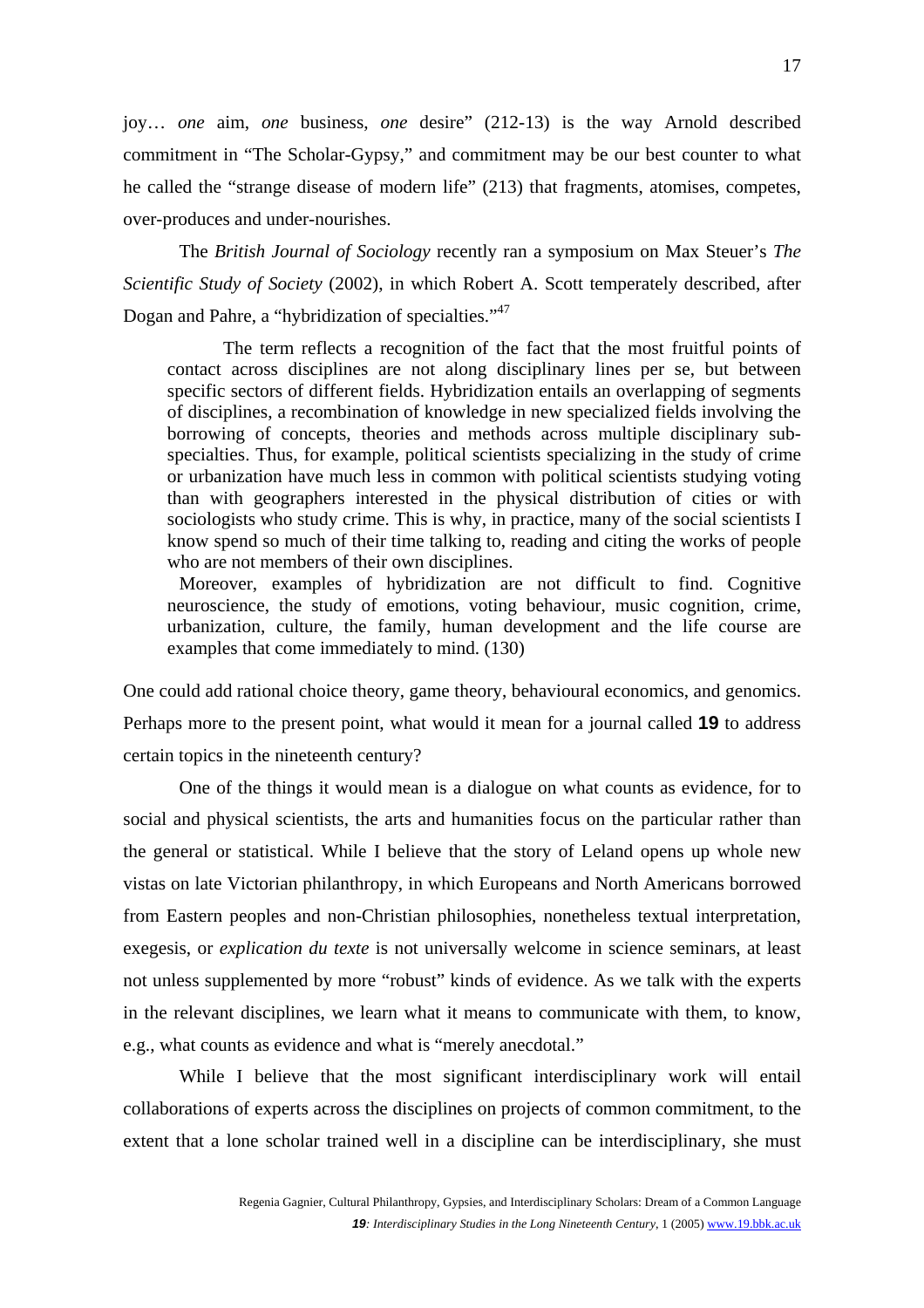assume the empathetic skills of thinking *like* another discipline. Beneath the shared commitments that produce the lasting interdisciplinary projects is the gypsy empathy. Obviously one cannot keep up with the details or recent research across disciplines in the way that one is expected to keep up with details and research in one's primary discipline. However, one can think *like* an anthropologist in terms of kinship structures, or think like a sociologist in terms of status and institutions, or think like an economist in terms of less and more, maximization, risk, scarcity, and exchange. If we think like them we are more likely to say things of interest to them. In most cases, people trained in English Departments will predominantly think like literary critics, who think in terms of forms of expression, linguistic forms, but also rhetorical, generic, and syntactic forms. But we cannot just read large chunks of other disciplines as a critic reading figures, for a figure in physics or economics or biology has a deep history that often cannot be gleaned from the surface of the text. We shall inevitably combine our thinking about relationship, status, institutions, and exchange with our passion for forms of expression. But that may not be sufficient, if we are saying something about the world, to count as evidence.

And it is more than just *thinking* like an expert, for *disciplines* are more than ideas: they are institutionally embedded *practices*. The economist Myra Strober has studied these practices, to find that mathematicians do not give or receive papers like humanists; their professional behaviour is different in time and space. If we set up reading groups or conferences in which two or more disciplines actually have to talk to one another, the differences will go deeper than the words. Strober characterises disciplines as "distinct cultures" and multi-disciplinary seminars as "efforts at cross-cultural communication."<sup>[48](#page-23-24)</sup>

In "Habits of the Mind: Challenges for Multidisciplinarity," Strober reports on research that has been funded by foundations in the United States to foster interdisciplinarity, on the premise that creativity and breakthroughs are most likely at the intersections of disciplines. Her own method for defining a discipline is pragmatic: disciplines are fields that have attained departmental status in universities and grant new doctorates to reproduce their fields. She defines cross-disciplinary and multidisciplinary synonomously; both mean that two or more disciplines are being used but that they are not integrated. Interdisciplinary means that there is an integration of some aspects of the disciplines, but where, despite the integration, the separate disciplinary perspectives are still discernible. "Transdisciplinary" refers to such a degree of integration of disciplines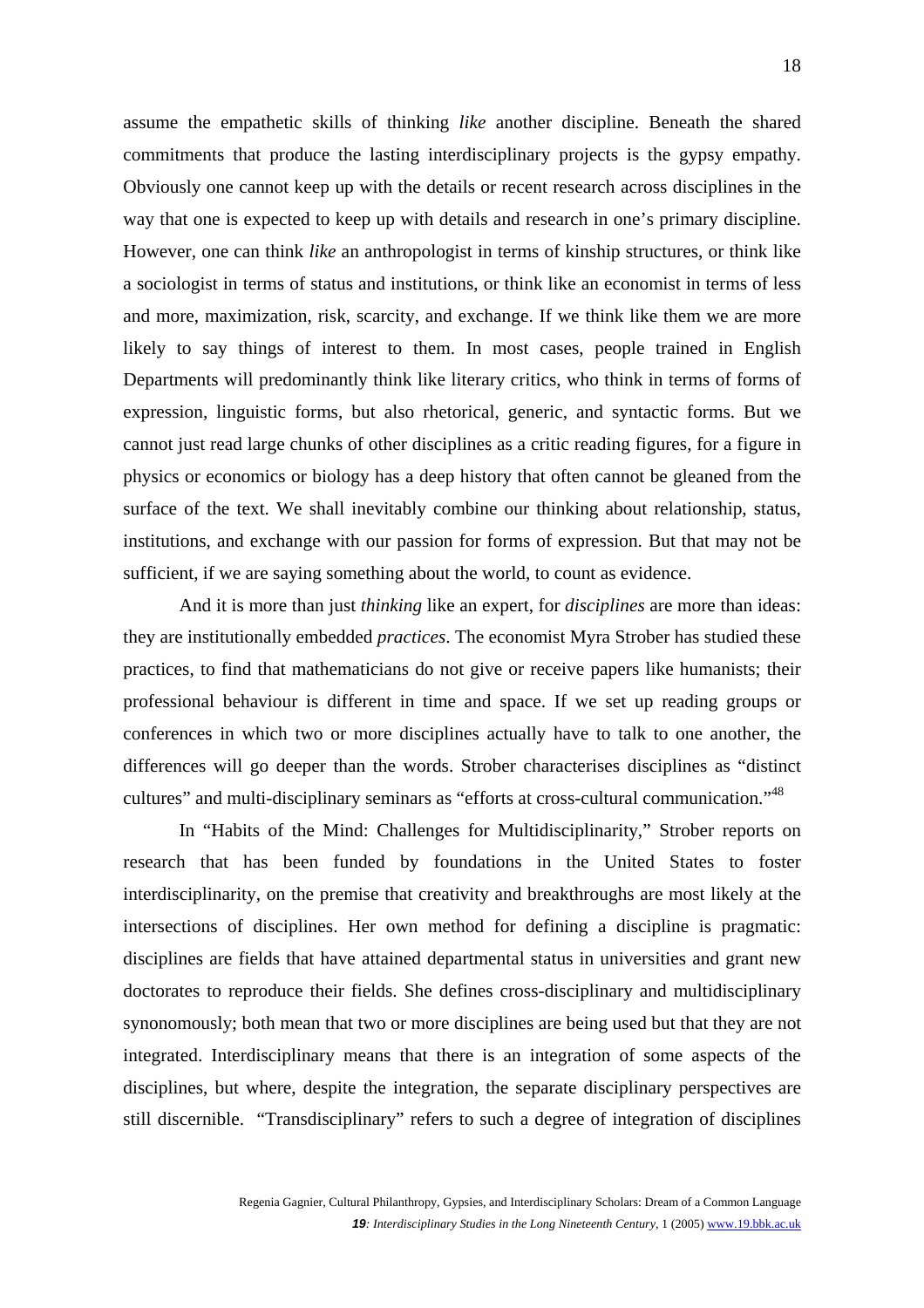that tracing distinct disciplinary contributions is difficult. Strober refreshingly uses a culinary, rather than a sports, metaphor:

A disciplinary dish consists of only one type of food on a plate – a baked potato, for example. Cross-disciplinary and multidisciplinary dishes are more complex; they might consist of a series of vegetables placed next to one another on a plate. If we added to our lone baked potato some steamed carrots, and sautéed peas, we would have a cross-disciplinary dish. An interdisciplinary dish, on the other hand, might be a soup, where the potatoes, carrots, and peas had been cooked together and "integrated" into a liquid. A salad, where the tomatoes, lettuce, and avocados were tossed together and "integrated" by means of a dressing, would also be an interdisciplinary dish.

In an interdisciplinary dish, either soup or salad, although the vegetables are integrated, each is still clearly discernible. In a transdisciplinary dish, by contrast, individual vegetables can no longer be clearly perceived. A vegetable soup where the ingredients have all been put through a blender so that no particular vegetable is distinguishable in the resultant puree would be transdisciplinary. (Ms. pp. 8-9)

Strober reports on her project, funded by Atlantic-Philanthropies and the Ford Foundation, to create broad (not problem-specific) seminars to encourage dialogue across academic disciplines. While she reports on the problems they had talking with one another – different levels of civility, degree of democratic decision-making, style of presentation, style of discussion, style of leadership – she rarely addresses why we *ought* to talk to one another across disciplines. Because her study funded *institutions* to foster interdisciplinarity, she asks what institutions *want* from it. "What are they seeking to maximise?" in recommending that about 1/5 of all research should be interdisciplinary. Her answer is from the perspective of the maximising institution. It wants "prestige" among its competitors. It will be interesting to see whether such external pressures on academics will actually be able to surmount their "cultural" differences and foster the dialogue. It is certain that common commitments to feminism, anti-racism, environmentalism, etc. engender precisely the "mutual respect" and "wilful suspension of participants' own concepts of rigor" that were lacking in Strober's experiment. Indeed Strober's final example is an appeal to empathy rather than critique in the first instance of contact between disciplines.

While research councils in the UK are also pushing universities toward interdisciplinarity, my own sense is that for now commitment to common goals provides more incentive than external pressures. However, everything we know about institutional regimes suggests that what begin as coerced practices end as internalized ones. Whether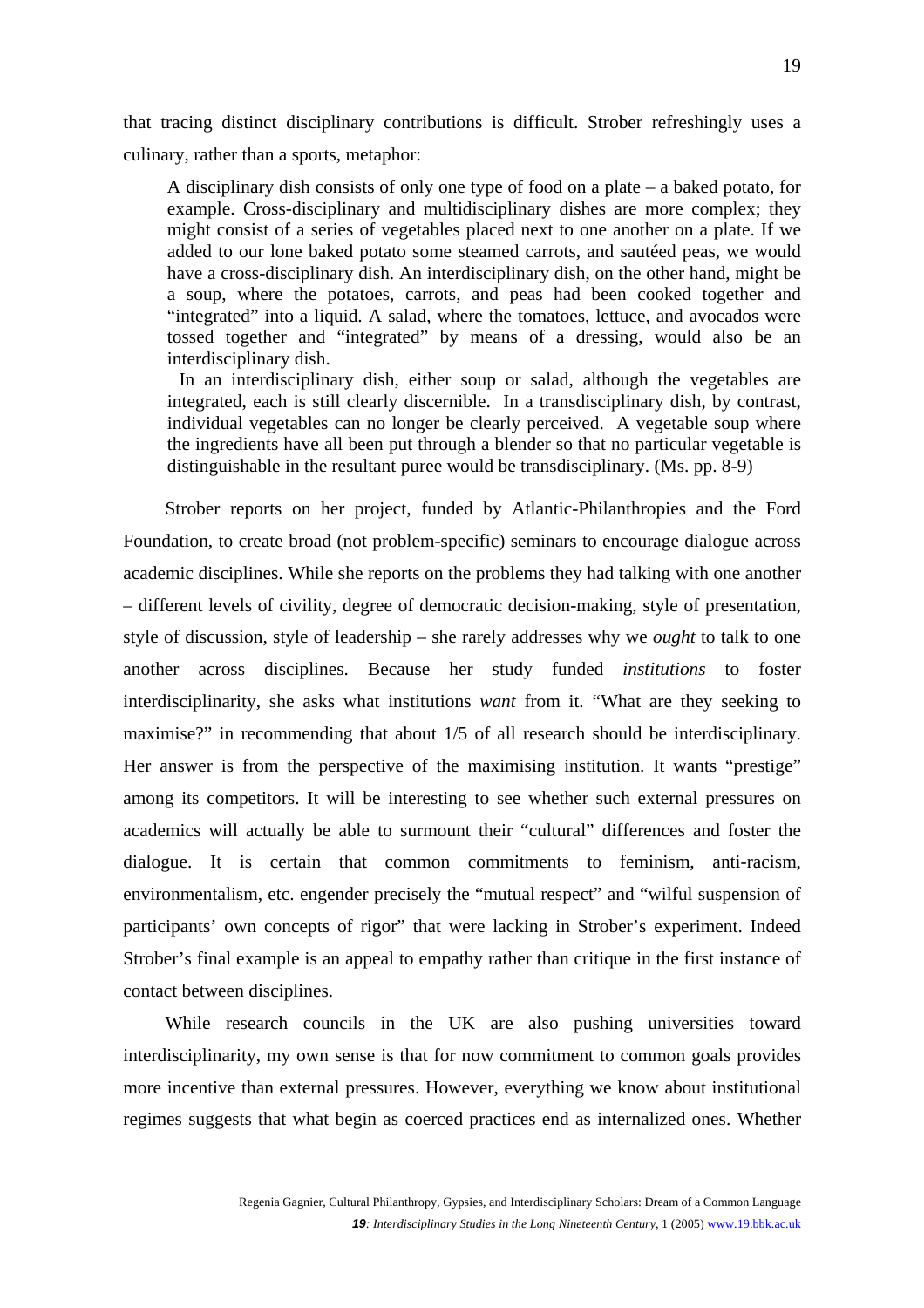committed or coerced, the kinds of academics we are making are likely to be interdisciplinary.

 $<sup>1</sup>$  I am grateful for a travel grant from the British Academy, which allowed me to complete research for this</sup> article.

2 Lauren M.E. Goodlad, *Victorian Literature and the Victorian State: Character and Governance in a Liberal Society* (Baltimore: Johns Hopkins University Press, 2003). Goodlad's excellent elaboration of Victorian pastorship is complicated by her expressed need to begin and end in Foucault (she is providing a critique of early Foucault's panopticon in favour of Foucault's later essays on governmentality). If it had not been for a reduction to disciplined power on the part of some of Foucault's followers, we would not have needed Goodlad's corrective. This two-steps-forward-two-steps-back, theoretical-reduction-and-corrective is one of the hazards of disciplinary internalism. Two recent reinterpretations of Bentham that counteract the panopticon are Kathleen Blake's forthcoming book *Pleasures of Benthamism: Victorian Literature, Utility, and Political Economy*; her "*Bleak House*, Political Economy, Victorian Studies" in *Victorian Literature and Culture* 25: 1-21; her "Bentham, Utilitarianism, Pleasure," at the Locating the Victorians Conference (London, July 2001); and "Pleasures of Benthamism: 'Panopticon' and 'Sextus'", MLA Annual Meeting, Washington D.C. 2000; and Stephen G. Engelmann, *Imagining Interest in Political Thought: Origins of Economic Rationality* (Durham: Duke University Press, 2003). In many ways, the paradox was less of a contradiction than Goodlad suggests: throughout *All Sorts and Conditions of Men* (1882), the cultural philanthropist Walter Besant preached self-help, but because he believed in the power of 'culture' to reform the individual, self-help was not to interfere with the more important guidance offered from above. See Chris Waters's "Philanthropy and the Social Utility of Free Time", Ch. 3 in *British Socialists and the Politics of Popular Culture* (Manchester: Manchester University Press, 1990): 65-96.

In some ways, my more occult excavation of Victorian springs of action is closer to the ideas of another recent book on Victorian society, Pam Morris's *Imagining Inclusive Society in 19th-Century Novels*. Although Morris does not deal with the fin de siècle, her argument that between 1846 and 1867 social inclusiveness changed from an abstract political idea to one central to popular consciousness is even more applicable to the end of the century and to philologists like Leland in search of a common language. See Pam Morris, *Imaging Inclusive Society in 19th-Century Novels: The Code of Sincerity in the Public Sphere*  (Baltimore: Johns Hopkins University Press, 2004).

<sup>3</sup> Anne Anderson, "Victorian High Society and Social Duty: the Promotion of Recreative Learning and Voluntary Teaching" *History of Education* vol. 31, no. 4: 311-334. P. 333.

4 See Diana Maltz, *British Aestheticism and the Urban Working Classes, 1870-1900: Beauty for the People*  (Basingstoke: Palgrave 2005).

<sup>5</sup> Anderson, "High Society and Social Duty", p. 317.

 $<sup>6</sup>$  Anderson, p. 312.</sup>

 $\overline{a}$ 

7 Oscar Wilde, "The Soul of Man Under Socialism", *The Artist as Critic: Critical Writings of Oscar Wilde, ed. Richard Ellmann* (Chicago: University of Chicago Press, 1982), p. 259.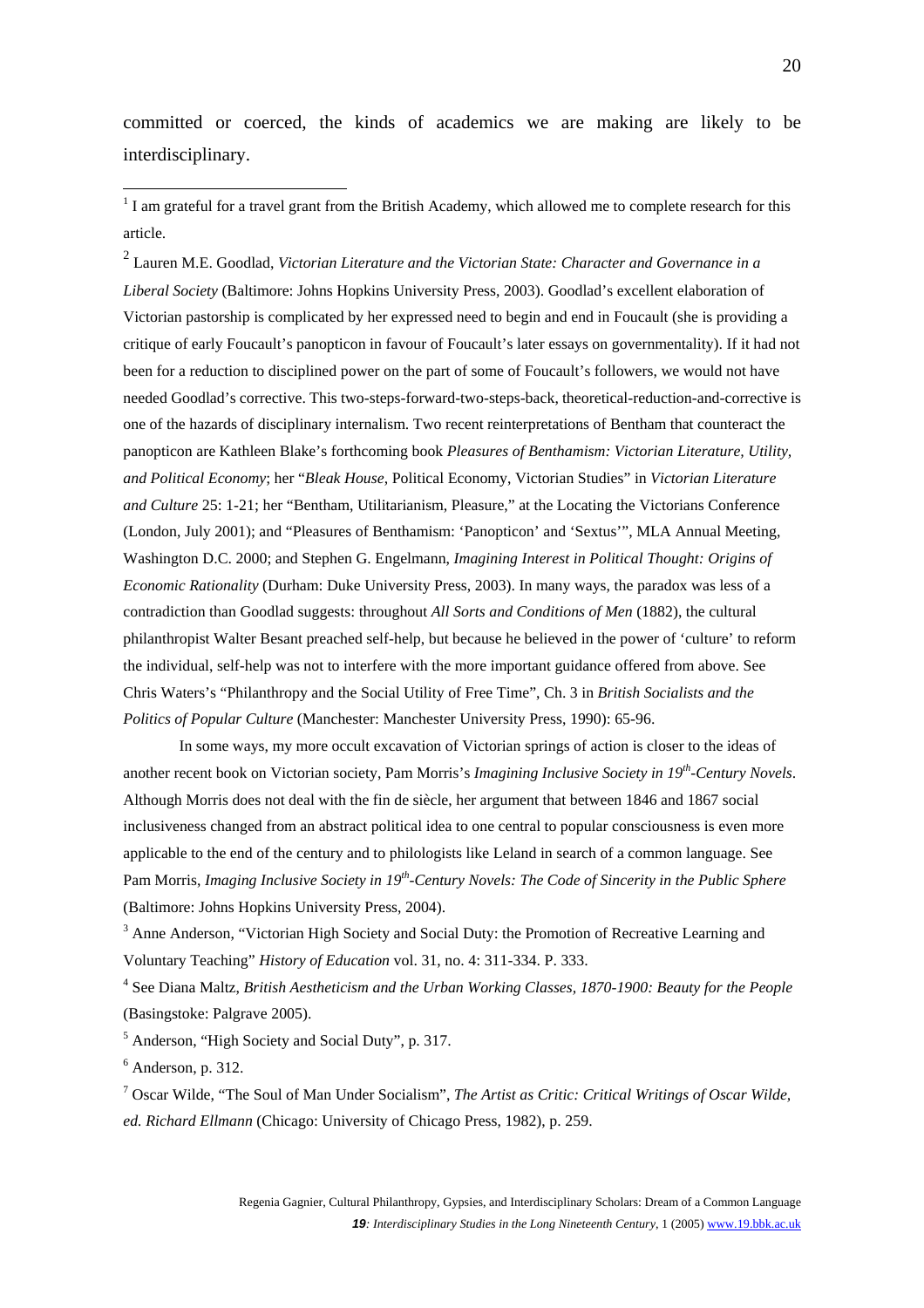8 <sup>8</sup> Cited in Anne Anderson, "Queen Victoria's Daughters and 'the Tide of Fashionable Philanthropy," *Women's History Magazine* 41 (June 2002): 10-15. P. 13.

- <sup>11</sup> Anderson, "Queen Victoria's Daughters", p. 13.
- <sup>12</sup> Anderson, "High Society and Social Duty", p. 321.

<sup>14</sup> Anderson, "Queen Victoria's Daughters", p. 14.

<sup>15</sup> This is Mackail's distinction. It can be argued that Morris himself emphasised the aesthetic process – the sensuous activity of making – over the finished product (although Morris was not always charitable toward charity products).

<sup>16</sup> Ian Fletcher, who taught many of the best critics of the fin de siècle, was in love with the Souls as the apex of Aestheticism: flower maidens, he called them, lost in timeless reverie, as though they only lived as part of the design of an oriental carpet. "Not since the Heian world of Japan in the tenth century, and not for a long time to come, is such a circle likely once more to cohere… For twenty years the women moved, part of society, yet superior to it; the men were continuously and conspicuously in government, but their male children in particular were shadowed by their splendid mothers." Ian Fletcher, "Some Aspects of Aestheticism," *Twilight of Dawn: Studies in English Literature in Transition*, ed. O. M. Brack, Jr., (Tucson: University of Arizona Press, 1987), p. 33. For all their altruism in the HAIA, the Soul Mothers killed their children with their kindness, never bestowing on them autonomy, never seeing them as ends in themselves but as means to their own splendid self-development. Their boys learned duty to family, school, college, country, and never learned to differentiate themselves for themselves, until the last mass they submerged themselves in was the War. "Well, if Armageddon is *on*," said Rupert Brooke laconically to J.D. Squire in August 1914, "I suppose one should be there" – as if it were one of their mothers' garden parties. See Jeanne MacKenzie, *Children of the Souls: A Tragedy of the First World War* (London: Chatto and Windus, 1986), p. 144. The private sensibility and public urbanity that constituted the Souls' ethic is captured by the Secretary of State George Wyndham's phrase that he possessed a "power to bring happiness and their hearts' desire to those I am fond of. I have that power because I have no great wishes for myself" (p. 10). Thus Hugo Charteris of the Elcho family could write home after his younger brother was mowed down in the trenches, "The only sound thing is to hope the best for one's country and to expect absolutely nothing for oneself in the future " (p. 210). The Soul Fathers wanted nothing for themselves for they had everything already; the Soul Mothers basked in the reflected glory of their sons; the sons died to a man in the trenches, publicly out of duty to country but in fact out of habit to their families. It was the soldiers' sweet acquiescence as sacrificial victim, not as masculine victor, that made one of the first reviewers of Wilfred Owen write that their "sacrificial love passes the love of women."

<sup>17</sup> Some of these issues arose at the "Art for Life's Sake" Conference at the Southampton Institute 16-17 November 2002, organizers Anne Anderson and Diana Maltz.

<sup>9</sup> Clive Bell, *Civilization: An Essay* (London: Pelican, 1938), p. 87.

<sup>&</sup>lt;sup>10</sup> Anderson, "High Society and Social Duty", p. 316.

 $13$  Anderson, p. 331.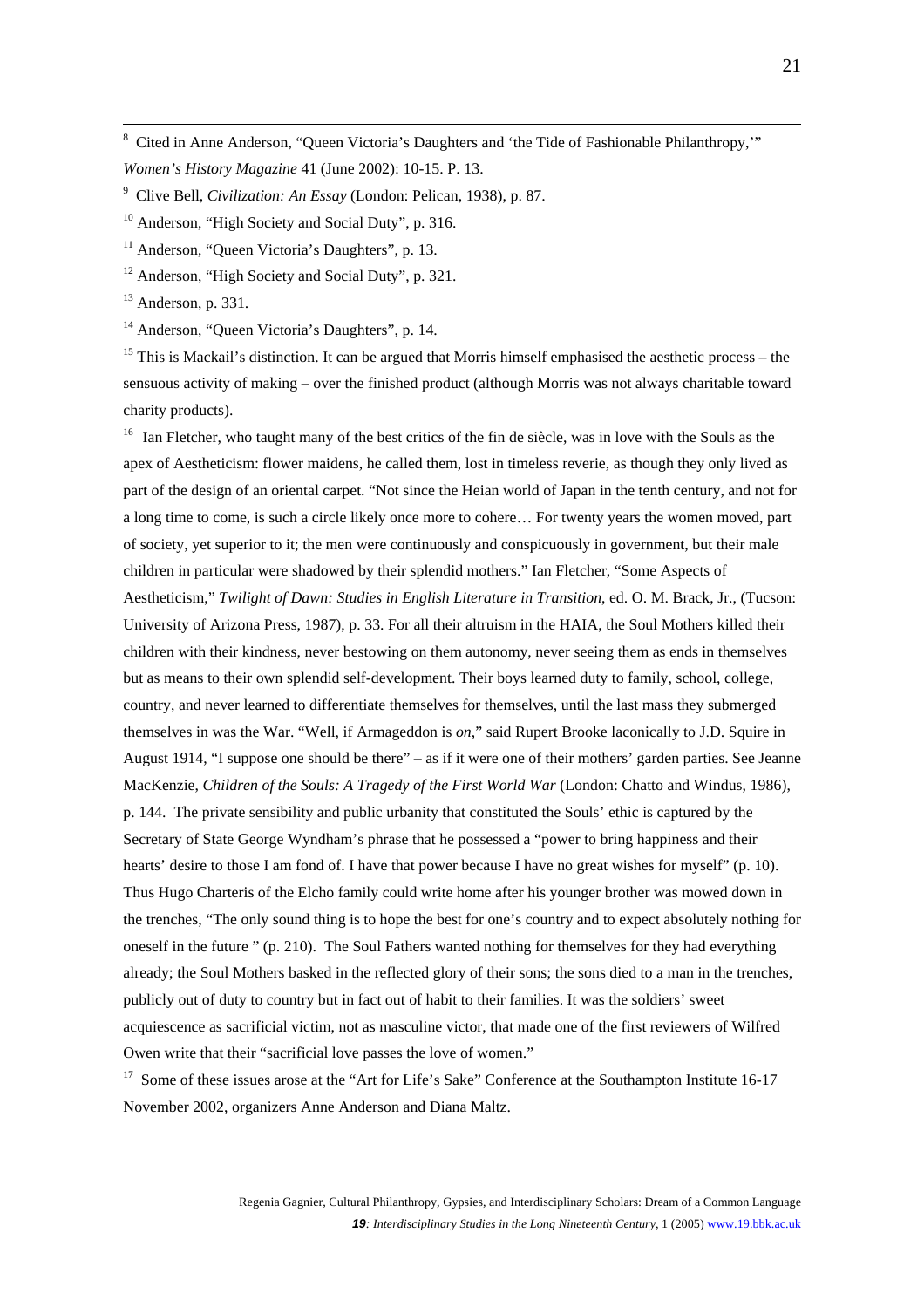<sup>18</sup> See Regenia Gagnier, "The Law of Progress and the Ironies of Individualism in the Nineteenth Century," *New Literary History: Special Issue on Economics and Culture: Production, Consumption, and Value* 31:2 (Spring 2000), esp. pp. 331-32.

<sup>19</sup> Meaghan Clarke, *Critical Voices: Women and Art Criticism in Britain 1880-1905* (Aldershot: Ashgate, 2005).

 $20$  I am especially grateful to Anne Anderson and Shelagh Wilson for igniting my interest in Leland.  $21$  Gissing used the term Unclassed for those, like himself, whose tastes and sentiments were incongruous with their environments. Most of the Unclassed were torn between the Fine (aesthetics) and the Good (ethics).

<sup>22</sup> Leland's niece, Elizabeth Robins Pennell, points out, in establishing the exceptional individuality of Leland, that Philadelphia had been founded by William Penn that his people might follow "the inner light" and freedom of belief. What follows is from Pennell, *Charles Godfrey Leland: A Biography* 2 vols. (Boston: Houghton Mifflin, 1906); Van Wyck Brooks, "Charles Godfrey Leland" in *Fenollosa and his Circle* (New York: Dutton, 1962): 217-247; from Leland's own writings, especially *The Gypsies* of 1882 here cited in the  $5<sup>th</sup>$  edition (Boston: Houghton Mifflin, 1888). Other significant books by Leland include *The Egyptian Sketch Book* (1873), *The English Gypsies* (1873), *The Book of English Gypsy Songs* (1875), *The Algonquin Legends* (1884), *The Gypsy Lore Journal* (1887-1892), *Gypsy Sorcery and Fortune Telling* (1891), *Legends of Florence* (1895-96), *Aradia or the Gospel of the Witches* (1899). His last book, published in the year of his death, was *The Alternate Sex; or Female Intellect in Man and the Masculine Intellect in Women* (1902; cited from London: Philip Wellby, 1904), in which he argued that biological sex difference in humans could be influenced by culture towards equality. Leland may be traced (misleadingly) through the Internet today by his works on Witchcraft and Wicca. See [www.controverscial.com/Charles%20Godfrey%20Leland.htm](http://www.controverscial.com/Charles%20Godfrey%20Leland.htm) and [www.sacred-texts.com/pag/aradia.](http://www.sacred-texts.com/pag/aradia/) 

23 Pennell, *Biography* I, p. 285.

24 Pennell, *Biography* II, p. 100

25 Pennell, *Biography* II, p. 340.

26 Charles Godfrey Leland, *Have You A Strong Will?* (London: Redway, 1899), see esp. 186-88.

27 Leland, *The Gypsies*, p. 127 and passim

<sup>28</sup> See especially *Have You a Strong Will?*, p. 212. In *The Alternate Sex*, Leland's final word on the subject, he wrote that "hypnotism is the absolute obedience to suggestion. It may be exercised by one mind upon another, or even by the mind upon itself" (67). "Religion is the combination of a sense of dependence on a master allied to a sense of mystery... Hypnotism is the same thing" (76).

29 Leland, *The Gypsies*, p. 225. Matthew Arnold began contemplating his poem "The Scholar-Gipsy" (1853) as early as 1848. The story, as he took it from Joseph Glanvill's *The Vanity of Dogmatising* (1661), was that a boy is forced by his poverty to leave Oxford and at last to attach himself to a company of "vagabond" gypsies. After he had lived with them long enough to know their ways, he meets by chance a couple of his former classmates. He "told them that the people he went with were not imposters as they were taken for,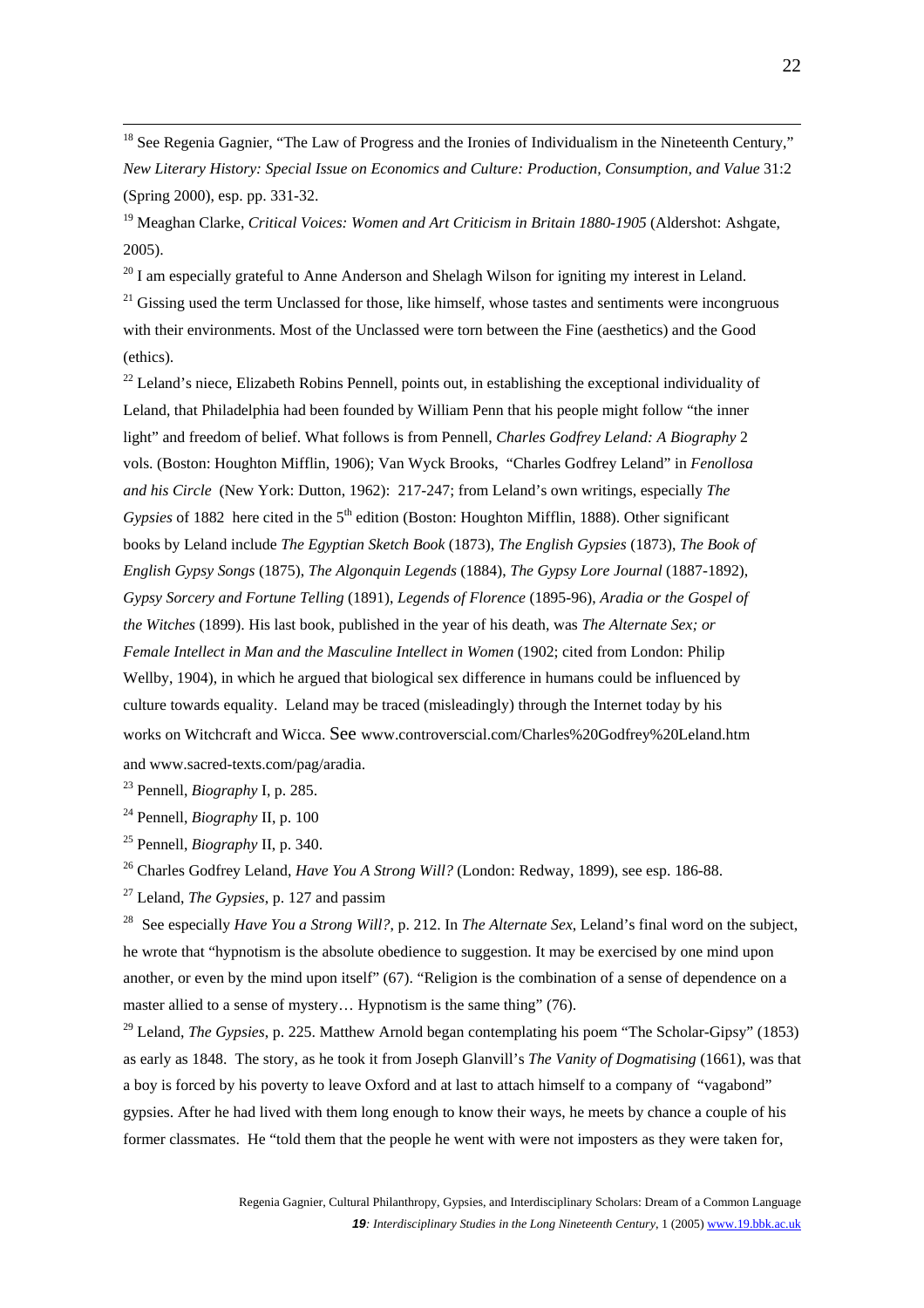but that they had a traditional kind of learning among them, and could do wonders by the power of imagination, their fancy binding that of others: that himself had learned much of their art, and when he had compassed the whole secret, he intended, he said, to leave their company, and give the world an account of what he had learned." Matthew Arnold, *Matthew Arnold: The Oxford Authors,* ed. Miriam Allott and Robert H. Super (New York: Oxford University Press, 1986), p. 545. Arnold glossed his completed poem as contrasting an ideal life of the mind to the actual (institutional) life at Oxford from which the students – himself, his brother Tom, and Arthur Clough – periodically escaped into the Cumnor Hills (Ibid. notes 545- 47). Arnold's Scholar-Gipsy had "*one* aim, *one* business, *one* desire" [Arnold's italics] (212), while Arnold, the institutionalised scholar, had "the infection of our mental strife." Arnold's "Scholar-Gipsy" represented "a criticism of Victorian civilisation which is also a Romantic criticism of life for its failure to match expectations" (546).

<sup>30</sup> See Deborah Epstein Nord, " 'Marks of Race': Gypsy Figures and Eccentric Femininity in Nineteenth-Century Women's Writing," *Victorian Studies* 41:2 (Winter 1998): 189-210 and Nord's forthcoming *Gypsies and the British Imagination 1807-1930* (Columbia University Press). In the article Nord traces the way that the Gypsy figure was deployed in fiction from Austen to Eliotto test the limits of femininity. IN the forthcoming book she continues this theme through the female lorist Dora Yates in a chapter on the Gypsy Lore Society. See also Paul Vita (St. Louis University, Madrid), "George Borrow, Spain and the Genre of Travel-Writing", paper presented at Victorian Europeans Conference, Royal Holloway, 23-24 June 2005. 31 Pennell, *Biography* II, p. 131; Leland, *The Gypsies*, p. 63.

<sup>32</sup> In *The Gypsies* he contrasted some Gypsy visitors with his native bourgeoisie, to his own chagrin: "Amid" the inquisitive, questioning, well-dressed people, the Gypsies bore the pressure with the serene equanimity of cosmopolite superiority, smiling at provincial rawness. I confess that I was vexed, and considering that it was in my native city, mortified" (93).

33 Pennell, *Biography* II, p. 367.

<sup>34</sup> I have developed this notion of "cosmopolitanisms from below" in relation to the Victorian fin de siècle in a number of presentations in 2004-2005 and a book ms. in progress. See R. Gagnier, "Morris's Ethics, Cosmopolitanism, and Globalisation," *Journal of the William Morris Society* Winter 2005 (forthcoming January 2006).

<sup>35</sup> For the most up to date archive, see "Gypsies, Roma and Travellers: The Interface Collection" of the University of Hertfordshire Press, which publishes leading scholarship as well as Roma memoirs and life writing. See [www.herts.ac.uk/uhpress.](http://www.herts.ac.uk/uhpress/) 

36 Patrick Brantlinger, *Dark Vanishings: Discourse on the Extinction of Primitive Races, 1800-1930* (Ithaca: Cornell University Press, 2003).

 $37$  Roland Brinkworth of Yardley, Pennsylvania, has informed me that of the whites captured by the Carlisle Indians, many who remained were women who had been captured as children and had married Indians and had children with them. They would not leave their husbands and children upon their release in 1764. Private correspondence, 6 June and 8 July 2005. Brinkworth cites William H. Egle, *History of the Commonwealth and Pennsylvania* (Philadelphia, 1883).

38 Brantlinger, p.48.